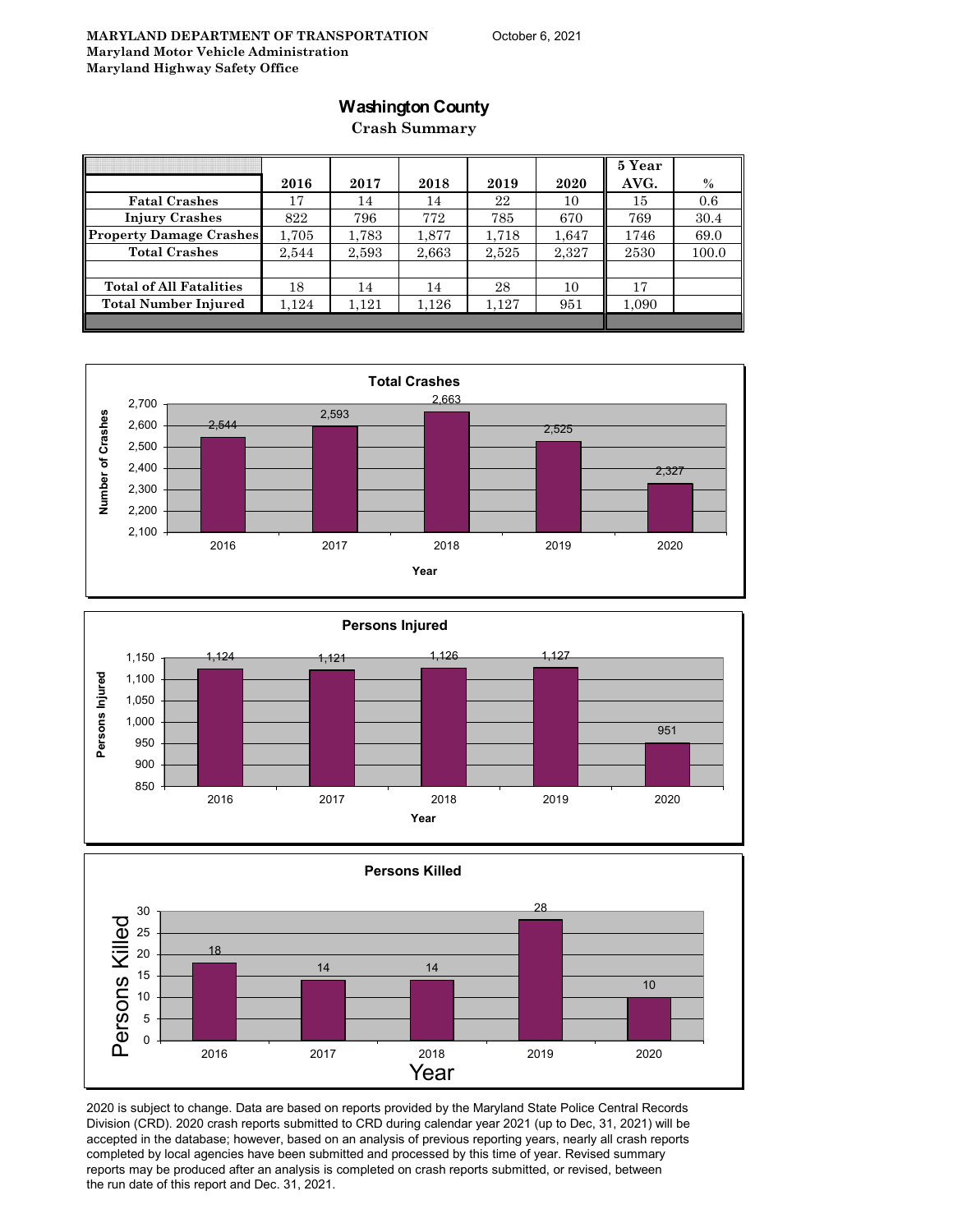| <b>Route Type</b>     | 2016             | 2017           | 2018             | 2019             | 2020             | AVG.             | $\%$  |
|-----------------------|------------------|----------------|------------------|------------------|------------------|------------------|-------|
| <b>IS</b>             | 528              | 539            | 551              | 465              | 420              | 501              | 19.8  |
| <b>US</b>             | 441              | 426            | 482              | 453              | 446              | 450              | 17.8  |
| <b>MD</b>             | 474              | 412            | 471              | 427              | 381              | 433              | 17.1  |
| CO                    | 428              | 483            | 500              | 484              | 423              | 464              | 18.3  |
| MU                    | 440              | 514            | 490              | 540              | 522              | 501              | 19.8  |
| GV                    | $\boldsymbol{0}$ | $\mathbf{0}$   | $\boldsymbol{0}$ | $\mathbf{0}$     | $\boldsymbol{0}$ | $\boldsymbol{0}$ | 0.0   |
| SR                    | $\mathbf{1}$     | 1              | $\boldsymbol{0}$ | $\mathbf{1}$     | $\boldsymbol{0}$ | $\mathbf{1}$     | 0.0   |
| $\overline{OP}$       | 12               | 9              | 8                | 18               | $6\phantom{1}6$  | 11               | 0.4   |
| Balto. City CY        | $\Omega$         | $\Omega$       | $\Omega$         | $\Omega$         | $\Omega$         | $\Omega$         | 0.0   |
| <b>Parking Lots</b>   | 101              | 115            | 104              | 86               | 84               | 98               | 3.9   |
| Unknown               | 119              | 94             | 57               | 51               | 45               | 73               | 2.9   |
| <b>Total Crashes</b>  | 2,544            | 2,593          | 2,663            | 2,525            | 2,327            | $2530\,$         | 100.0 |
|                       |                  |                |                  |                  |                  |                  |       |
|                       |                  |                |                  |                  |                  |                  |       |
| <b>Route Type</b>     | 2016             | 2017           | 2018             | 2019             | 2020             | AVG.             | $\%$  |
| <b>IS</b>             | 140              | 143            | 159              | 140              | 112              | 139              | 18.0  |
| <b>US</b>             | 166              | 157            | 165              | 177              | 151              | 163              | 21.2  |
| <b>MD</b>             | 178              | 136            | 160              | 147              | 121              | 148              | 19.3  |
| $\bf CO$              | 144              | 151            | 121              | 133              | 123              | 134              | 17.5  |
| MU                    | 142              | 156            | 142              | 160              | 137              | 147              | 19.2  |
| GV                    | $\overline{0}$   | $\overline{0}$ | $\overline{0}$   | $\theta$         | $\mathbf{0}$     | $\overline{0}$   | 0.0   |
| SR                    | $\mathbf{1}$     | $\Omega$       | $\Omega$         | $\Omega$         | $\Omega$         | $\Omega$         | 0.0   |
| <b>OP</b>             | $\mathbf{1}$     | $\overline{4}$ | $\overline{2}$   | 7                | $\overline{0}$   | $\overline{3}$   | 0.4   |
| <b>Balto. City CY</b> | $\Omega$         | $\Omega$       | $\Omega$         | $\Omega$         | $\Omega$         | $\overline{0}$   | 0.0   |
| <b>Parking Lots</b>   | 20               | 20             | 17               | 12               | 18               | 17               | 2.3   |
| Unknown               | 30               | 29             | $\overline{6}$   | $\boldsymbol{9}$ | 8                | 16               | 2.1   |
| <b>Injury Crashes</b> | 822              | 796            | 772              | 785              | 670              | 769              | 100.0 |

## **Washington County**

**Route Type**

| <b>Route Type</b>    | 2016           | 2017           | 2018           | 2019     | 2020           | AVG.           | $\%$  |
|----------------------|----------------|----------------|----------------|----------|----------------|----------------|-------|
| IS                   | 8              | 4              | 4              | 5        | 3              | 5              | 31.2  |
| <b>US</b>            | 4              | 5              | 4              | 7        | 3              | 5              | 29.9  |
| <b>MD</b>            | 3              | 3              | 4              | 3        |                | 3              | 18.2  |
| $\bf{CO}$            | $\overline{2}$ | $\Omega$       | $\overline{2}$ | 3        |                | $\overline{2}$ | 10.4  |
| MU                   | $\Omega$       | $\overline{2}$ | $\overline{0}$ | 4        | $\overline{2}$ | $\overline{2}$ | 10.4  |
| GV                   | $\Omega$       | $\Omega$       | $\Omega$       | $\Omega$ | $\Omega$       | $\Omega$       | 0.0   |
| SR                   | $\Omega$       | $\Omega$       | $\Omega$       | $\Omega$ | $\Omega$       | $\Omega$       | 0.0   |
| <b>OP</b>            | $\Omega$       | $\Omega$       | $\Omega$       | $\Omega$ | $\Omega$       | $\Omega$       | 0.0   |
| Balto. City CY       | $\Omega$       | $\Omega$       | $\Omega$       | $\Omega$ | $\Omega$       | $\Omega$       | 0.0   |
| <b>Parking Lots</b>  | $\Omega$       | $\Omega$       | $\overline{0}$ | $\Omega$ | $\Omega$       | $\Omega$       | 0.0   |
| Unknown              | $\Omega$       | $\Omega$       | $\Omega$       | $\Omega$ | $\Omega$       | $\Omega$       | 0.0   |
| <b>Fatal Crashes</b> | 17             | 14             | 14             | 22       | 10             | 15             | 100.0 |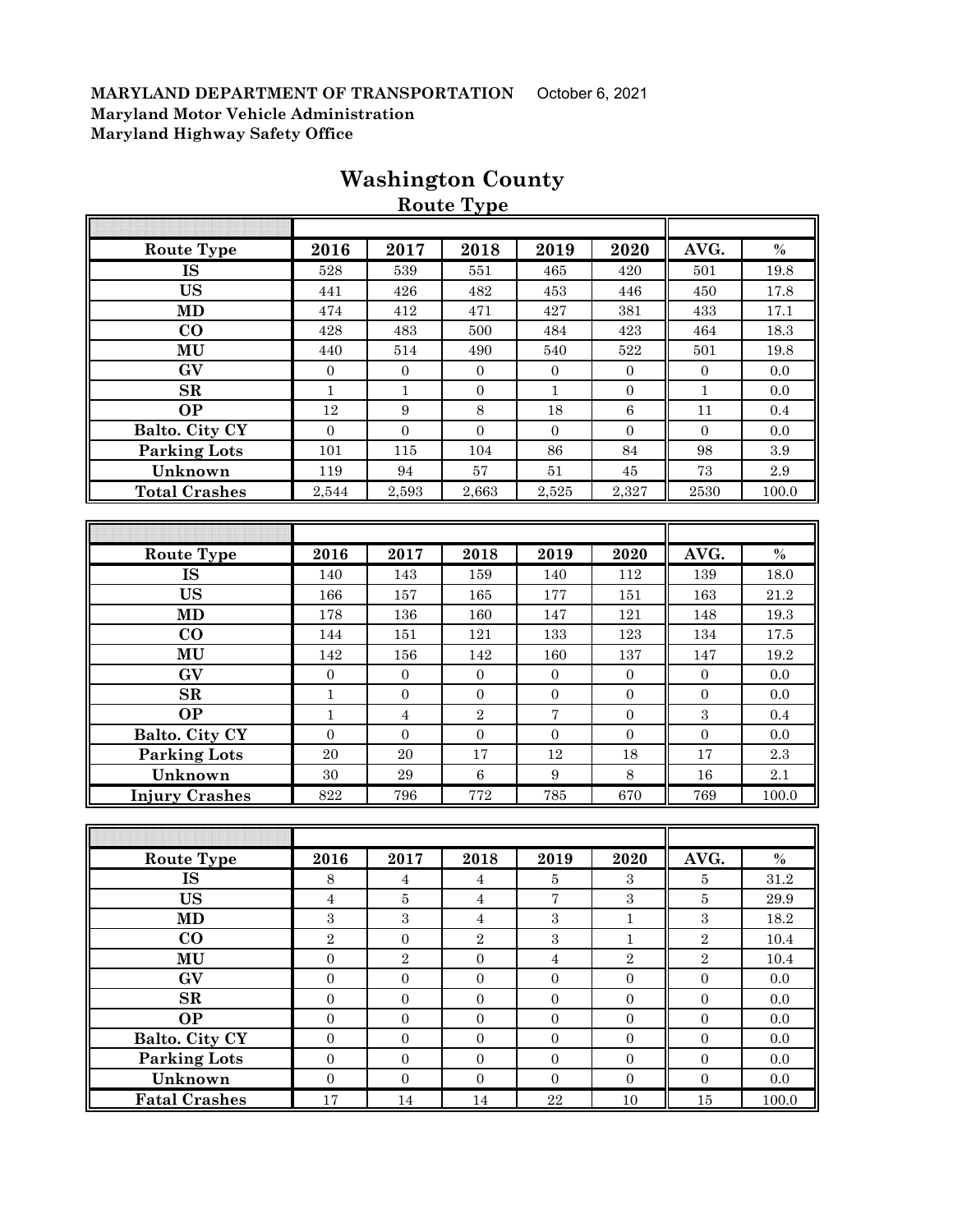#### **Washington County**

|                              |                                  |                                  | C <u>ounty</u>                     |                                  |                                  |                                  |             |
|------------------------------|----------------------------------|----------------------------------|------------------------------------|----------------------------------|----------------------------------|----------------------------------|-------------|
|                              |                                  |                                  |                                    |                                  |                                  |                                  |             |
| County                       | 2016                             | 2017                             | 2018                               | 2019                             | 2020                             | AVG.                             | $\%$        |
| Allegany                     | $\overline{0}$                   | $\overline{0}$                   | $\mathbf{0}$                       | $\bf{0}$                         | 0                                | $\mathbf{0}$                     | 0.0         |
| Anne Arundel                 | $\overline{0}$                   | $\overline{0}$                   | $\overline{0}$                     | $\overline{0}$                   | $\overline{0}$                   | $\overline{0}$                   | 0.0         |
| <b>Baltimore</b>             | $\overline{0}$                   | $\overline{0}$                   | $\overline{0}$                     | $\overline{0}$                   | $\overline{0}$                   | $\overline{0}$                   | 0.0         |
| Calvert                      | $\mathbf{0}$                     | $\mathbf{0}$                     | $\mathbf{0}$                       | $\mathbf{0}$                     | $\mathbf{0}$                     | $\boldsymbol{0}$                 | 0.0         |
| Caroline                     | $\overline{0}$                   | $\overline{0}$                   | $\overline{0}$                     | $\overline{0}$                   | $\overline{0}$                   | $\mathbf{0}$                     | 0.0         |
| Carroll                      | $\overline{0}$                   | $\overline{0}$                   | $\overline{0}$                     | $\overline{0}$                   | $\overline{0}$                   | $\overline{0}$                   | 0.0         |
| Cecil                        | $\mathbf{0}$                     | $\mathbf{0}$                     | $\mathbf{0}$                       | $\mathbf{0}$                     | $\mathbf{0}$                     | $\boldsymbol{0}$                 | 0.0         |
| Charles                      | $\overline{0}$                   | $\overline{0}$                   | $\overline{0}$                     | $\overline{0}$                   | $\overline{0}$                   | $\overline{0}$                   | 0.0         |
| Dorchester                   | $\Omega$                         | $\overline{0}$                   | $\theta$                           | $\theta$                         | 0                                | $\overline{0}$                   | 0.0         |
| Frederick                    | $\overline{0}$                   | $\overline{0}$                   | $\overline{0}$                     | $\overline{0}$                   | $\overline{0}$                   | $\mathbf{0}$                     | 0.0         |
| Garrett                      | $\overline{0}$                   | $\overline{0}$                   | $\overline{0}$                     | $\overline{0}$                   | $\overline{0}$                   | $\overline{0}$                   | 0.0         |
| Harford                      | $\overline{0}$                   | $\overline{0}$                   | $\mathbf{0}$                       | 0                                | 0                                | $\mathbf{0}$                     | $_{0.0}$    |
| Howard                       | $\overline{0}$                   | $\overline{0}$                   | $\overline{0}$                     | $\overline{0}$                   | $\overline{0}$                   | $\overline{0}$                   | 0.0         |
| Kent                         | $\mathbf{0}$                     | $\overline{0}$                   | $\overline{0}$                     | $\overline{0}$                   | $\overline{0}$                   | $\boldsymbol{0}$                 | 0.0         |
| Montgomery                   | $\overline{0}$                   | $\overline{0}$                   | $\overline{0}$                     | 0                                | 0                                | $\overline{0}$                   | 0.0         |
| Prince George's              | $\overline{0}$                   | $\overline{0}$                   | $\overline{0}$                     | $\overline{0}$                   | $\overline{0}$                   | $\overline{0}$                   | 0.0         |
| Queen Anne's                 | $\overline{0}$                   | $\overline{0}$                   | $\overline{0}$                     | $\overline{0}$                   | $\overline{0}$                   | $\overline{0}$                   | 0.0         |
| St. Mary's                   | $\overline{0}$                   | $\overline{0}$                   | $\overline{0}$                     | $\overline{0}$                   | $\overline{0}$                   | $\overline{0}$                   | 0.0         |
| Somerset                     | $\overline{0}$                   | $\overline{0}$                   | $\boldsymbol{0}$                   | $\overline{0}$                   | $\overline{0}$                   | $\mathbf{0}$                     | 0.0         |
| Talbot                       | $\mathbf{0}$                     | $\overline{0}$                   | $\overline{0}$                     | 0                                | $\overline{0}$                   | $\overline{0}$                   | 0.0         |
| Washington                   | 2,544                            | 2,593                            | 2,663                              | 2,525                            | 2,327                            | 2,530                            | 100.0       |
| Wicomico                     | $\mathbf{0}$                     | $\boldsymbol{0}$                 | $\boldsymbol{0}$                   | $\mathbf{0}$                     | $\mathbf{0}$                     | $\boldsymbol{0}$                 | 0.0         |
| Worcester                    | $\overline{0}$                   | $\overline{0}$                   | $\overline{0}$                     | $\overline{0}$                   | $\overline{0}$                   | $\overline{0}$                   | 0.0         |
| <b>Baltimore City</b>        | $\theta$                         | $\theta$                         | $\Omega$                           | $\theta$                         | $\theta$                         | $\theta$                         | 0.0         |
| <b>Total Crashes</b>         | 2,544                            | 2,593                            | 2,663                              | 2,525                            | 2,327                            | 2,530                            | 100.0       |
|                              |                                  |                                  |                                    |                                  |                                  |                                  |             |
|                              |                                  |                                  |                                    |                                  |                                  |                                  |             |
|                              |                                  |                                  |                                    |                                  |                                  |                                  |             |
|                              |                                  |                                  |                                    |                                  |                                  |                                  |             |
| County                       | 2016<br>$\overline{0}$           | 2017<br>$\overline{0}$           | 2018<br>$\Omega$                   | 2019<br>$\overline{0}$           | 2020<br>$\theta$                 | AVG.<br>$\overline{0}$           | $\%$<br>0.0 |
| Allegany                     |                                  |                                  |                                    |                                  |                                  |                                  |             |
| Anne Arundel                 | $\mathbf{0}$                     | $\mathbf{0}$                     | $\mathbf{0}$                       | $\mathbf{0}$                     | $\mathbf{0}$                     | $\boldsymbol{0}$                 | 0.0         |
| <b>Baltimore</b>             | $\overline{0}$                   | $\overline{0}$                   | $\overline{0}$                     | $\overline{0}$                   | $\overline{0}$                   | $\mathbf{0}$                     | 0.0         |
| Calvert                      | $\overline{0}$                   | $\overline{0}$                   | $\overline{0}$                     | $\overline{0}$                   | $\overline{0}$                   | $\overline{0}$                   | 0.0         |
| Caroline                     | $\overline{0}$                   | $\mathbf{0}$                     | $\overline{0}$                     | $\overline{0}$                   | $\mathbf{0}$                     | $\overline{0}$                   | 0.0         |
| Carroll                      | $\overline{0}$                   | $\overline{0}$                   | $\mathbf{0}$                       | $\overline{0}$                   | $\mathbf{0}$                     | $\boldsymbol{0}$                 | 0.0         |
| Cecil                        | $\overline{0}$                   | $\overline{0}$                   | $\overline{0}$                     | $\overline{0}$                   | $\overline{0}$                   | $\overline{0}$                   | 0.0         |
| <b>Charles</b><br>Dorchester | $\overline{0}$<br>$\overline{0}$ | $\overline{0}$<br>$\overline{0}$ | $\overline{0}$<br>$\overline{0}$   | $\overline{0}$<br>$\overline{0}$ | 0<br>$\overline{0}$              | $\overline{0}$<br>$\overline{0}$ | 0.0<br>0.0  |
| Frederick                    | $\overline{0}$                   | $\overline{0}$                   | $\overline{0}$                     | $\overline{0}$                   | $\overline{0}$                   | $\overline{0}$                   | 0.0         |
|                              |                                  |                                  |                                    |                                  |                                  |                                  |             |
| Garrett<br>Harford           | $\mathbf{0}$                     | $\mathbf{0}$                     | $\boldsymbol{0}$                   | $\mathbf{0}$                     | $\mathbf{0}$                     | $\boldsymbol{0}$                 | 0.0         |
|                              | $\overline{0}$                   | $\overline{0}$                   | $\overline{0}$                     | $\overline{0}$                   | $\overline{0}$                   | $\overline{0}$                   | 0.0         |
| Howard                       | $\overline{0}$                   | $\overline{0}$                   | $\overline{0}$                     | $\overline{0}$                   | $\overline{0}$                   | $\overline{0}$                   | 0.0         |
| Kent                         | $\mathbf{0}$                     | $\mathbf{0}$                     | $\boldsymbol{0}$                   | $\mathbf{0}$                     | $\mathbf{0}$                     | $\boldsymbol{0}$                 | 0.0         |
| Montgomery                   | $\overline{0}$<br>$\theta$       | $\overline{0}$<br>$\overline{0}$ | $\overline{0}$<br>$\theta$         | $\overline{0}$<br>$\overline{0}$ | $\overline{0}$<br>$\overline{0}$ | $\overline{0}$<br>$\theta$       | 0.0<br>0.0  |
| Prince George's              |                                  |                                  |                                    |                                  |                                  |                                  |             |
| Queen Anne's<br>St. Mary's   | $\overline{0}$<br>$\overline{0}$ | $\overline{0}$<br>$\mathbf{0}$   | $\boldsymbol{0}$<br>$\overline{0}$ | $\mathbf{0}$<br>$\overline{0}$   | $\mathbf{0}$<br>$\mathbf{0}$     | $\mathbf{0}$<br>$\mathbf{0}$     | 0.0<br>0.0  |
|                              | $\overline{0}$                   | $\overline{0}$                   | $\overline{0}$                     | $\overline{0}$                   | $\overline{0}$                   | $\overline{0}$                   | 0.0         |
| Somerset<br>Talbot           | $\overline{0}$                   | $\overline{0}$                   | $\overline{0}$                     | $\overline{0}$                   | $\mathbf{0}$                     | $\overline{0}$                   | 0.0         |
| Washington                   | 822                              | 796                              | 772                                | 785                              | 670                              | 769                              | 100.0       |
|                              | $\overline{0}$                   | $\overline{0}$                   | $\overline{0}$                     | $\overline{0}$                   | $\overline{0}$                   | $\overline{0}$                   | 0.0         |
| Wicomico<br>Worcester        | $\overline{0}$                   | $\boldsymbol{0}$                 | $\boldsymbol{0}$                   | $\mathbf{0}$                     | $\overline{0}$                   | 0                                | 0.0         |
| <b>Baltimore City</b>        | $\mathbf{0}$                     | $\overline{0}$                   | $\boldsymbol{0}$                   | $\mathbf{0}$                     | $\mathbf{0}$                     | $\mathbf{0}$                     | 0.0         |
| <b>Injury Crashes</b>        | 822                              | 796                              | 772                                | 785                              | 670                              | 769                              | 100.0       |

| County                | 2016           | 2017     | 2018     | 2019     | 2020           | AVG.           | $\frac{0}{2}$ |
|-----------------------|----------------|----------|----------|----------|----------------|----------------|---------------|
| Allegany              | $\Omega$       | $\Omega$ | $\theta$ | $\Omega$ | $\Omega$       | $\Omega$       | 0.0           |
| Anne Arundel          | $\theta$       | $\Omega$ | $\theta$ | $\Omega$ | $\Omega$       | $\Omega$       | 0.0           |
| <b>Baltimore</b>      | $\theta$       | $\theta$ | $\theta$ | $\theta$ | $\theta$       | $\theta$       | 0.0           |
| Calvert               | $\theta$       | $\theta$ | $\theta$ | $\theta$ | $\theta$       | $\theta$       | 0.0           |
| Caroline              | $\overline{0}$ | $\theta$ | $\theta$ | $\theta$ | $\theta$       | $\theta$       | 0.0           |
| Carroll               | $\theta$       | $\theta$ | $\theta$ | $\theta$ | $\Omega$       | $\Omega$       | 0.0           |
| Cecil                 | $\overline{0}$ | $\theta$ | $\theta$ | $\Omega$ | $\Omega$       | $\overline{0}$ | 0.0           |
| <b>Charles</b>        | $\theta$       | $\theta$ | $\theta$ | $\theta$ | $\theta$       | $\theta$       | 0.0           |
| Dorchester            | $\overline{0}$ | $\theta$ | $\theta$ | $\theta$ | $\overline{0}$ | $\Omega$       | 0.0           |
| Frederick             | $\theta$       | $\Omega$ | $\Omega$ | $\Omega$ | $\Omega$       | $\Omega$       | 0.0           |
| Garrett               | $\theta$       | $\theta$ | $\theta$ | $\Omega$ | $\Omega$       | $\Omega$       | 0.0           |
| Harford               | $\overline{0}$ | $\theta$ | $\theta$ | $\theta$ | $\theta$       | $\Omega$       | 0.0           |
| Howard                | $\overline{0}$ | $\theta$ | $\theta$ | $\theta$ | $\Omega$       | $\Omega$       | 0.0           |
| Kent                  | $\theta$       | $\Omega$ | $\theta$ | $\theta$ | $\Omega$       | $\Omega$       | 0.0           |
| Montgomery            | $\overline{0}$ | $\theta$ | $\theta$ | $\Omega$ | $\Omega$       | $\Omega$       | 0.0           |
| Prince George's       | $\theta$       | $\theta$ | $\theta$ | $\theta$ | $\theta$       | $\theta$       | 0.0           |
| Queen Anne's          | $\theta$       | $\theta$ | $\theta$ | $\Omega$ | $\theta$       | $\Omega$       | 0.0           |
| St. Mary's            | $\theta$       | $\Omega$ | $\Omega$ | $\Omega$ | $\Omega$       | $\Omega$       | 0.0           |
| Somerset              | $\theta$       | $\theta$ | $\theta$ | $\theta$ | $\theta$       | $\theta$       | 0.0           |
| Talbot                | $\theta$       | $\theta$ | $\theta$ | $\theta$ | $\theta$       | $\Omega$       | 0.0           |
| Washington            | 17             | 14       | 14       | 22       | 10             | 15             | 100.0         |
| Wicomico              | $\overline{0}$ | $\Omega$ | $\Omega$ | $\theta$ | $\Omega$       | $\Omega$       | 0.0           |
| Worcester             | $\overline{0}$ | $\theta$ | $\theta$ | $\theta$ | $\Omega$       | $\overline{0}$ | 0.0           |
| <b>Baltimore City</b> | $\overline{0}$ | $\theta$ | $\theta$ | $\theta$ | $\theta$       | $\theta$       | 0.0           |
| <b>Fatal Crashes</b>  | 17             | 14       | 14       | 22       | 10             | 15             | 100.0         |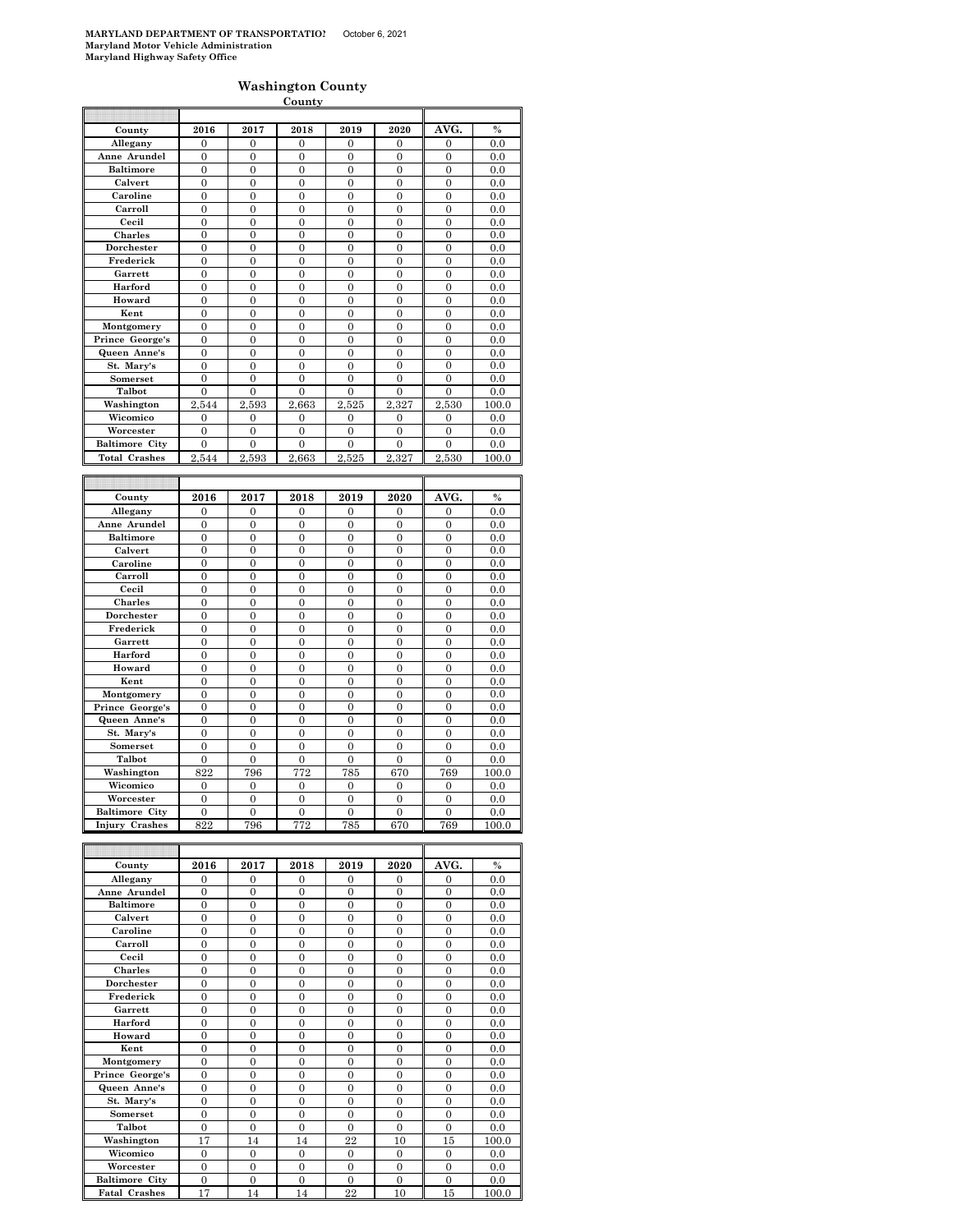|                       |                  |                  | wionth           |                  |                  |                  |         |
|-----------------------|------------------|------------------|------------------|------------------|------------------|------------------|---------|
|                       |                  |                  |                  |                  |                  |                  |         |
| Month                 | 2016             | 2017             | 2018             | 2019             | 2020             | AVG.             | $\%$    |
| January               | 189              | 202              | $\overline{213}$ | $\overline{2}12$ | 225              | 208              | 8.2     |
| February              | 193              | 157              | 188              | 217              | 189              | 189              | $7.5\,$ |
| March                 | 154              | 219              | 198              | 187              | 170              | 186              | 7.3     |
| April                 | 170              | 221              | 199              | 197              | 101              | 178              | 7.0     |
| May                   | 219              | 236              | 259              | 213              | 166              | 219              | 8.6     |
| June                  | 242              | 197              | 209              | 191              | 180              | 204              | 8.1     |
| July                  | 216              | 253              | 217              | 204              | 229              | 224              | 8.8     |
| August                | 237              | 234              | 218              | 184              | 210              | 217              | 8.6     |
| September             | 217              | 194              | 237              | 206              | 218              | 214              | 8.5     |
| October               | 265              | 220              | $\bf 249$        | $\bf 246$        | 231              | 242              | 9.6     |
| November              | 252              | 230              | 246              | 211              | 214              | 231              | 9.1     |
| December              | 190              | 230              | 230              | 257              | 194              | 220              | 8.7     |
| Unknown               | $\overline{0}$   | $\boldsymbol{0}$ | $\overline{0}$   | $\overline{0}$   | $\overline{0}$   | $\boldsymbol{0}$ | 0.0     |
| <b>Total Crashes</b>  | 2,544            | 2,593            | 2,663            | 2,525            | 2,327            | 2,530            | 100.0   |
|                       |                  |                  |                  |                  |                  |                  |         |
|                       |                  |                  |                  |                  |                  |                  |         |
| Month                 | 2016             | 2017             | 2018             | 2019             | 2020             | AVG.             | $\%$    |
| January               | 62               | 50               | 65               | 57               | 65               | 60               | 7.8     |
| February              | 58               | 51               | 54               | 50               | 59               | 54               | 7.1     |
| March                 | 46               | 63               | 54               | 59               | 47               | 54               | 7.0     |
| April                 | 60               | 64               | 51               | 71               | 23               | 54               | 7.0     |
| May                   | 57               | 73               | 66               | 63               | 49               | 62               | $8.0\,$ |
| June                  | 82               | 77               | 61               | 51               | 59               | 66               | 8.6     |
| July                  | 71               | 83               | 63               | 66               | 66               | 70               | 9.1     |
| August                | 78               | 70               | 82               | 64               | 62               | 71               | 9.3     |
| September             | 66               | 73               | 74               | 76               | 68               | 71               | 9.3     |
| October               | 108              | 69               | 68               | 75               | 63               | 77               | 10.0    |
| November              | 75               | 56               | 70               | 68               | 68               | 67               | 8.8     |
| December              | $59\,$           | 67               | 64               | 85               | 41               | 63               | 8.2     |
| Unknown               | $\boldsymbol{0}$ | $\overline{0}$   | $\boldsymbol{0}$ | $\boldsymbol{0}$ | $\boldsymbol{0}$ | $\boldsymbol{0}$ | 0.0     |
| <b>Injury Crashes</b> | 822              | 796              | 772              | 785              | 670              | 769              | 100.0   |
|                       |                  |                  |                  |                  |                  |                  |         |
|                       |                  |                  |                  |                  |                  |                  |         |
| Month                 | 2016             | 2017             | 2018             | 2019             | 2020             | AVG.             | $\%$    |
| January               | 1                | 3                | $\overline{2}$   | $\overline{4}$   | $\overline{0}$   | $\overline{2}$   | 13.0    |
| February              | $\overline{2}$   | $\boldsymbol{0}$ | $\overline{0}$   | $\mathbf{1}$     | $\mathbf{1}$     | $\mathbf{1}$     | 5.2     |
| March                 | $\mathbf{1}$     | $\mathbf{1}$     | $\sqrt{2}$       | $\overline{2}$   | $\boldsymbol{0}$ | $\mathbf{1}$     | 7.8     |
| April                 | $\boldsymbol{0}$ | $\boldsymbol{3}$ | $\overline{2}$   | $\boldsymbol{0}$ | $\boldsymbol{0}$ | $\mathbf{1}$     | 6.5     |
| May                   | $\overline{2}$   | $\mathbf{1}$     | $\overline{0}$   | $\mathbf{1}$     | $\overline{0}$   | $\mathbf{1}$     | $5.2\,$ |
| June                  | 3                | $\mathbf{1}$     | $\boldsymbol{0}$ | $\overline{2}$   | $\boldsymbol{0}$ | $\mathbf{1}$     | 7.8     |
| July                  | $\mathbf{1}$     | $\mathbf{1}$     | $\mathbf{1}$     | $\mathbf{1}$     | $\overline{0}$   | $\mathbf{1}$     | 5.2     |
| August                | $\mathbf{1}$     | $\sqrt{2}$       | $\sqrt{3}$       | $\mathbf{1}$     | $\mathbf{1}$     | $\sqrt{2}$       | 10.4    |
| September             | $\mathbf{1}$     | $\overline{0}$   | $\overline{1}$   | $\overline{3}$   | $\overline{2}$   | $\mathbf{1}$     | 9.1     |
| October               | $\mathbf{1}$     | $\mathbf{1}$     | $\mathbf{1}$     | $\overline{4}$   | $\sqrt{4}$       | $\sqrt{2}$       | 14.3    |
| <b>November</b>       | $\overline{2}$   | $\mathbf{1}$     | $\boldsymbol{0}$ | $\sqrt{2}$       | $\overline{2}$   | $\mathbf{1}$     | 9.1     |
| <b>December</b>       | $\overline{2}$   | $\boldsymbol{0}$ | $\overline{2}$   | $\mathbf{1}$     | $\overline{0}$   | $\mathbf{1}$     | 6.5     |
|                       |                  |                  |                  |                  |                  |                  |         |

**Unknown** 0 0 0 0 0 0 0.0 **Fatal Crashes** 17 14 14 22 10 15 100.0

## **Washington County**

**Month**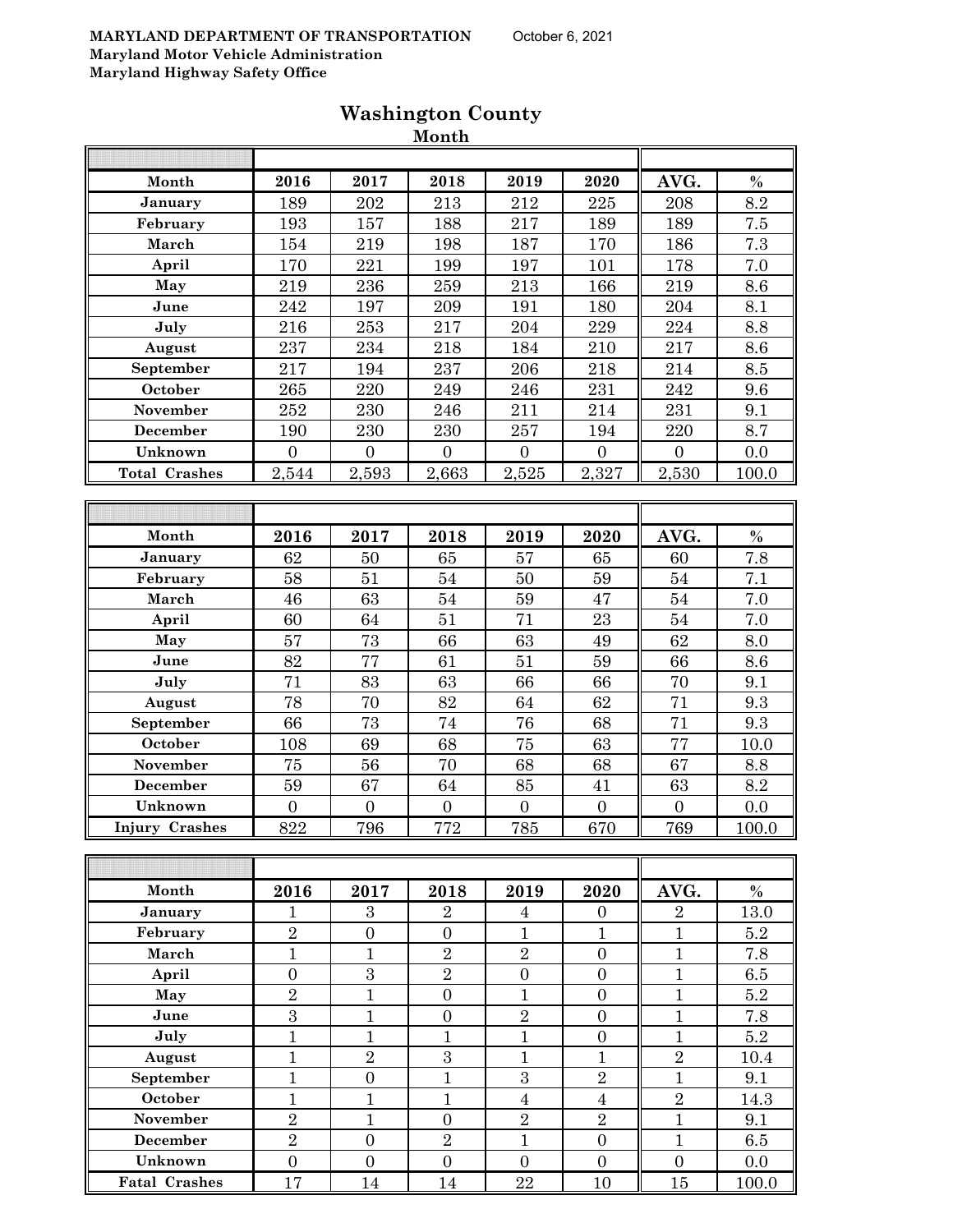October 6, 2021

|                       |                  |                  | Day of Week    |                  |                  |                  |               |
|-----------------------|------------------|------------------|----------------|------------------|------------------|------------------|---------------|
| Day of Week           | 2016             | 2017             | 2018           | 2019             | 2020             | AVG.             | $\frac{0}{0}$ |
| Monday                | 358              | 356              | 399            | 325              | 346              | 357              | 14.1          |
| Tuesday               | 361              | 386              | 376            | 402              | 305              | 366              | 14.5          |
|                       |                  |                  |                |                  |                  |                  |               |
| Wednesday             | 332              | 373              | 388            | 356              | 335              | 357              | 14.1          |
| Thursday              | 385              | 363              | 388            | 360              | 338              | 367              | 14.5          |
| Friday                | 452              | 418              | 480            | 449              | 388              | 437              | 17.3          |
| Saturday              | 333              | 395              | 313            | 354              | 345              | 348              | 13.8          |
| Sunday                | 323              | 302              | 319            | 279              | 270              | 299              | 11.8          |
| Unknown               | $\overline{0}$   | $\overline{0}$   | $\overline{0}$ | $\overline{0}$   | $\overline{0}$   | $\overline{0}$   | 0.0           |
| <b>Total Crashes</b>  | 2,544            | 2,593            | 2,663          | 2,525            | 2,327            | 2,530            | 100.0         |
|                       |                  |                  |                |                  |                  |                  |               |
|                       |                  |                  |                |                  |                  |                  |               |
| Day of Week           | 2016             | 2017             | 2018           | 2019             | 2020             | AVG.             | $\%$          |
| Monday                | 115              | 113              | 111            | 92               | 110              | 108              | 14.1          |
| Tuesday               | 136              | 117              | 107            | 110              | 88               | 112              | 14.5          |
| Wednesday             | 100              | 114              | 119            | 126              | 106              | 113              | 14.7          |
| Thursday              | 103              | 116              | 120            | 122              | 98               | 112              | 14.5          |
| Friday                | 153              | 127              | 148            | 140              | 107              | 135              | 17.6          |
| Saturday              | 107              | 124              | 85             | 114              | 101              | 106              | 13.8          |
| Sunday                | 108              | 85               | 82             | 81               | 60               | 83               | 10.8          |
| Unknown               | $\overline{0}$   | $\theta$         | $\overline{0}$ | $\overline{0}$   | $\overline{0}$   | $\overline{0}$   | 0.0           |
| <b>Injury Crashes</b> | 822              | 796              | 772            | 785              | 670              | 769              | 100.0         |
|                       |                  |                  |                |                  |                  |                  |               |
|                       |                  |                  |                |                  |                  |                  |               |
| Day of Week           | 2016             | 2017             | 2018           | 2019             | 2020             | AVG.             | $\%$          |
| Monday                | $\overline{1}$   | $\mathbf 1$      | $\overline{0}$ | $\overline{4}$   | $\mathbf{1}$     | 1                | 9.1           |
| Tuesday               | $\mathbf{1}$     | $\overline{2}$   | $\overline{2}$ | $\overline{5}$   | $\overline{4}$   | 3                | 18.2          |
| Wednesday             | $\sqrt{2}$       | $\overline{2}$   | $\overline{2}$ | $\overline{2}$   | $\boldsymbol{0}$ | $\sqrt{2}$       | 10.4          |
| Thursday              | $\overline{5}$   | $\overline{4}$   | $\overline{2}$ | 8                | $\overline{0}$   | $\overline{4}$   | $24.7\,$      |
| Friday                | $\overline{4}$   | $\overline{2}$   | $\overline{2}$ | $\overline{2}$   | $\overline{2}$   | $\overline{2}$   | 15.6          |
| Saturday              | $\boldsymbol{3}$ | 3                | $\overline{2}$ | $\overline{0}$   | $\mathbf{1}$     | $\overline{2}$   | 11.7          |
| Sunday                | $\mathbf{1}$     | $\overline{0}$   | $\overline{4}$ | $\mathbf{1}$     | $\overline{2}$   | $\overline{2}$   | 10.4          |
| Unknown               | $\boldsymbol{0}$ | $\boldsymbol{0}$ | $\overline{0}$ | $\boldsymbol{0}$ | $\boldsymbol{0}$ | $\boldsymbol{0}$ | 0.0           |
| <b>Fatal Crashes</b>  | 17               | 14               | 14             | 22               | 10               | 15               | 100.0         |

# **Washington County**

**Day of Week**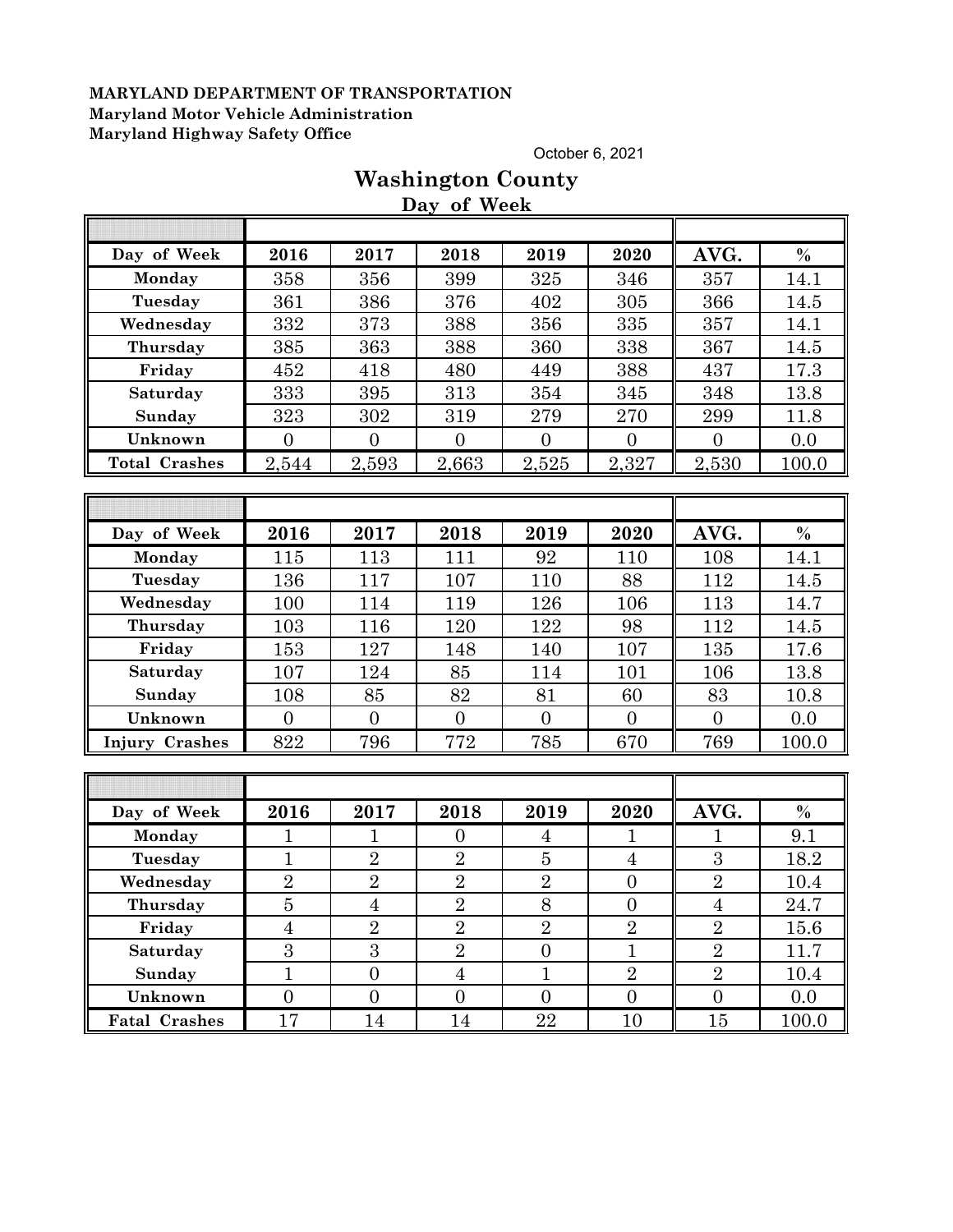#### **Washington County Time of Day**

| Time of Day               | 2016             | 2017                  | 2018             | 2019             | 2020             | AVG.             | $\frac{0}{0}$ |
|---------------------------|------------------|-----------------------|------------------|------------------|------------------|------------------|---------------|
| 12:00 Midnight            | 47               | 55                    | 61               | 62               | 53               | 56               | 2.2           |
| 1:00                      | 44               | 48                    | 39               | 51               | 46               | 46               | 1.8           |
| 2:00                      | 36               | 46                    | 37               | 36               | 42               | 39               | 1.6           |
| 3:00                      | 45               | 50                    | 34               | 31               | 34               | 39               | 1.5           |
| 4:00                      | 28               | 27                    | 41               | 44               | 40               | 36               | 1.4           |
| 5:00                      | 50               | 44                    | 61               | 55               | 46               | 51               | 2.0           |
| 6:00                      | 73               | 77                    | 76               | 69               | 73               | 74               | 2.9           |
| 7:00                      | 97               | 89                    | 138              | 114              | 100              | 108              | 4.3           |
| 8:00                      | 107              | 120                   | 131              | 130              | 81               | 114              | 4.5           |
| 9:00                      | 99               | 101                   | 98               | 114              | 94               | 101              | 4.0           |
| 10:00                     | 100              | 116                   | 103              | 109              | 116              | 109              | 4.3           |
| 11:00                     | 129              | 143                   | 148              | 112              | 131              | 133              | 5.2           |
| 12:00 Noon                | 159              | 132                   | 160              | 154              | 138              | 149              | 5.9           |
| 1:00                      | 148              | 145                   | 159              | 145              | 112              | 142              | 5.6           |
| 2:00                      | 146<br>174       | 180<br>210            | 179<br>182       | 158<br>198       | 136<br>166       | 160<br>186       | 6.3<br>7.4    |
| 3:00                      | 208              |                       |                  |                  |                  |                  |               |
| 4:00                      |                  | 219                   | 216              | 215              | 188              | 209              | 8.3           |
| 5:00                      | 214              | 191                   | 204              | 167              | 174              | 190              | 7.5           |
| 6:00<br>7:00              | 152<br>106       | 156<br>127            | 144<br>97        | 144<br>100       | 135<br>114       | 146<br>109       | 5.8<br>4.3    |
| 8:00                      | 105              | 85                    | 103              | 105              | 95               | 99               | 3.9           |
| 9:00                      | 104              | 89                    | 109              | 70               | 85               | 91               | 3.6           |
| 10:00                     | 88               | 79                    | 81               | 77               | 70               | 79               | 3.1           |
| 11:00                     | 85               | 64                    | 62               | 65               | 58               | 67               | 2.6           |
| Unknown                   | $\boldsymbol{0}$ | $\mathbf 0$           | $\boldsymbol{0}$ | $\boldsymbol{0}$ | $\boldsymbol{0}$ | $\boldsymbol{0}$ | 0.0           |
| <b>Total Crashes</b>      | 2,544            | 2,593                 | 2,663            | 2,525            | 2,327            | 2,530            | 100.0         |
|                           |                  |                       |                  |                  |                  |                  |               |
|                           |                  |                       |                  |                  |                  |                  |               |
| Time of Day               | 2016             | 2017                  | 2018             | 2019             | 2020             | AVG.             | $\frac{0}{0}$ |
| 12:00 Midnight            | 15               | 16                    | 20               | $15\,$           | 9                | 15               | 2.0           |
| 1:00                      | 12               | 9                     | 8                | 12               | 16               | 11               | $1.5\,$       |
| 2:00                      | 10               | 9                     | $\overline{4}$   | $\,$ 6 $\,$      | 8                | $\overline{7}$   | 1.0           |
| 3:00                      | 13               | 9                     | $\overline{4}$   | 10               | 8                | 9                | 1.1           |
| 4:00                      | $\,$ 6 $\,$      | 3                     | $\overline{7}$   | 15               | 8                | 8                | 1.0           |
| 5:00                      | 8                | 9                     | 18               | 16               | 16               | 13               | 1.7           |
| 6:00                      | 22               | 24                    | 20               | 16               | 20               | 20               | 2.7           |
| 7:00                      | 28               | 29                    | 37               | 37               | 28               | 32               | 4.1           |
| 8:00                      | 36               | 40                    | 51               | 43               | 22               | 38               | 5.0           |
| 9:00                      | 29               | 29                    | 26               | 52               | 29               | 33               | 4.3           |
| 10:00                     | 33               | 28                    | 28               | 25               | 38               | 30               | 4.0           |
| 11:00                     | 45               | 49                    | 42               | 29               | 34               | 40               | 5.2           |
| 12:00 Noon                | 59               | 47                    | 34               | 61               | 34               | 47               | 6.1           |
|                           |                  |                       |                  |                  |                  |                  |               |
| 1:00                      | 47               | 52                    | 47               | 44               | 39               | 46               | 6.0           |
| 2:00                      | 50               | 52                    | 58               | 62               | 34               | 51               | 6.7           |
| 3:00                      | 67               | 67                    | 66               | 61               | 46               | 61               | 8.0           |
| 4:00                      | 71               | 73                    | 72               | 71               | 67               | 71               | 9.2           |
| 5:00                      | 64               | 68                    | 61               | 55               | 55               | 61               | 7.9           |
| 6:00                      | 51               | 48                    | 40               | 48               | 45               | 46               | 6.0           |
| 7:00                      | 33               | 47                    | 30               | 27               | 38               | 35               | $4.6\,$       |
| 8:00                      | 39               | 28                    | 33               | 27               | 21               | 30               | 3.8           |
| 9:00                      | 33               | 18                    | 35               | 21               | 19               | 25               | 3.3           |
| 10:00                     | 23               | 25                    | 24               | 18               | 21               | 22               | 2.9           |
| 11:00                     | 28               | 17                    | $\overline{7}$   | 14               | 15               | 16               | 2.1           |
| Unknown<br>Injury Crashes | $\theta$<br>822  | $\overline{0}$<br>796 | $\Omega$<br>772  | $\Omega$<br>785  | $\theta$<br>670  | $\Omega$<br>769  | 0.0<br>100.0  |

| <b>Time of Day</b>   | 2016           | 2017           | 2018           | 2019           | 2020         | AVG.           | $\frac{0}{0}$ |
|----------------------|----------------|----------------|----------------|----------------|--------------|----------------|---------------|
| 12:00 Midnight       | $\mathbf{0}$   | $\mathbf{0}$   | 1              | $\mathbf{0}$   | $\mathbf{0}$ | $\mathbf{0}$   | 1.3           |
| 1:00                 | $\mathbf{0}$   | $\mathbf{0}$   | $\mathbf{0}$   | $\mathbf{1}$   | $\mathbf{0}$ | $\mathbf{0}$   | 1.3           |
| 2:00                 | $\mathbf{1}$   | $\mathbf{1}$   | 1              | $\mathbf{0}$   | $\mathbf{1}$ | 1              | 5.2           |
| 3:00                 | $\Omega$       | 1              | $\Omega$       | $\Omega$       | $\Omega$     | $\mathbf{0}$   | 1.3           |
| 4:00                 | $\overline{2}$ | $\mathbf{0}$   | $\overline{2}$ | $\Omega$       | $\mathbf{1}$ | $\mathbf{1}$   | 6.5           |
| 5:00                 | $\mathbf{0}$   | $\mathbf{1}$   | $\mathbf{0}$   | $\mathbf{1}$   | $\mathbf{0}$ | $\mathbf{0}$   | 2.6           |
| 6:00                 | $\Omega$       | $\theta$       | $\Omega$       | 3              | $\Omega$     | $\mathbf{1}$   | 3.9           |
| 7:00                 | $\overline{2}$ | $\overline{0}$ | $\mathbf{0}$   | $\Omega$       | $\mathbf{0}$ | $\mathbf{0}$   | 2.6           |
| 8:00                 | $\mathbf{0}$   | $\mathbf{1}$   | $\mathbf{0}$   | 3              | $\mathbf{0}$ | 1              | 5.2           |
| 9:00                 | $\mathbf{1}$   | $\theta$       | $\Omega$       | $\Omega$       | $\Omega$     | $\Omega$       | 1.3           |
| 10:00                | $\mathbf{1}$   | $\mathbf{1}$   | $\mathbf{0}$   | $\overline{2}$ | $\mathbf{0}$ | $\mathbf{1}$   | 5.2           |
| 11:00                | $\mathbf{0}$   | $\mathbf{1}$   | $\mathbf{1}$   | $\mathbf{1}$   | $\mathbf{0}$ | $\mathbf{1}$   | 3.9           |
| 12:00 Noon           | $\mathbf{1}$   | $\mathbf{1}$   | $\mathbf{0}$   | $\mathbf{1}$   | $\Omega$     | $\mathbf{1}$   | 3.9           |
| 1:00                 | $\mathbf{0}$   | $\mathbf{1}$   | $\mathbf{1}$   | 1              | $\mathbf{0}$ | $\mathbf{1}$   | 3.9           |
| 2:00                 | $\mathbf{1}$   | $\overline{2}$ | $\mathbf{1}$   | $\mathbf{1}$   | $\mathbf{1}$ | $\mathbf{1}$   | 7.8           |
| 3:00                 | $\overline{0}$ | $\overline{2}$ | $\mathbf{1}$   | $\mathbf{0}$   | $\mathbf{1}$ | $\mathbf{1}$   | 5.2           |
| 4:00                 | $\mathbf{1}$   | $\mathbf{0}$   | $\mathbf{1}$   | $\mathbf{0}$   | $\mathbf{0}$ | $\mathbf{0}$   | 2.6           |
| 5:00                 | $\mathbf{0}$   | $\overline{0}$ | $\overline{2}$ | $\mathbf{1}$   | $\mathbf{1}$ | $\mathbf{1}$   | 5.2           |
| 6:00                 | 3              | 1              | $\overline{2}$ | $\Omega$       | $\Omega$     | $\mathbf{1}$   | 7.8           |
| 7:00                 | $\mathbf{1}$   | $\mathbf{0}$   | $\mathbf{1}$   | $\overline{4}$ | 3            | $\overline{2}$ | 11.7          |
| 8:00                 | $\mathbf{0}$   | $\mathbf{1}$   | $\mathbf{0}$   | $\Omega$       | $\mathbf{0}$ | $\overline{0}$ | 1.3           |
| 9:00                 | $\overline{2}$ | $\Omega$       | $\Omega$       | $\overline{2}$ | 1            | $\mathbf{1}$   | 6.5           |
| 10:00                | $\mathbf{1}$   | $\overline{0}$ | $\mathbf{0}$   | $\mathbf{1}$   | $\mathbf{1}$ | $\mathbf{1}$   | 3.9           |
| 11:00                | $\Omega$       | $\Omega$       | $\Omega$       | $\Omega$       | $\mathbf{0}$ | $\overline{0}$ | 0.0           |
| Unknown              | $\Omega$       | $\Omega$       | $\Omega$       | $\Omega$       | $\Omega$     | $\Omega$       | 0.0           |
| <b>Fatal Crashes</b> | 17             | 14             | 14             | 22             | 10           | 15             | 100.0         |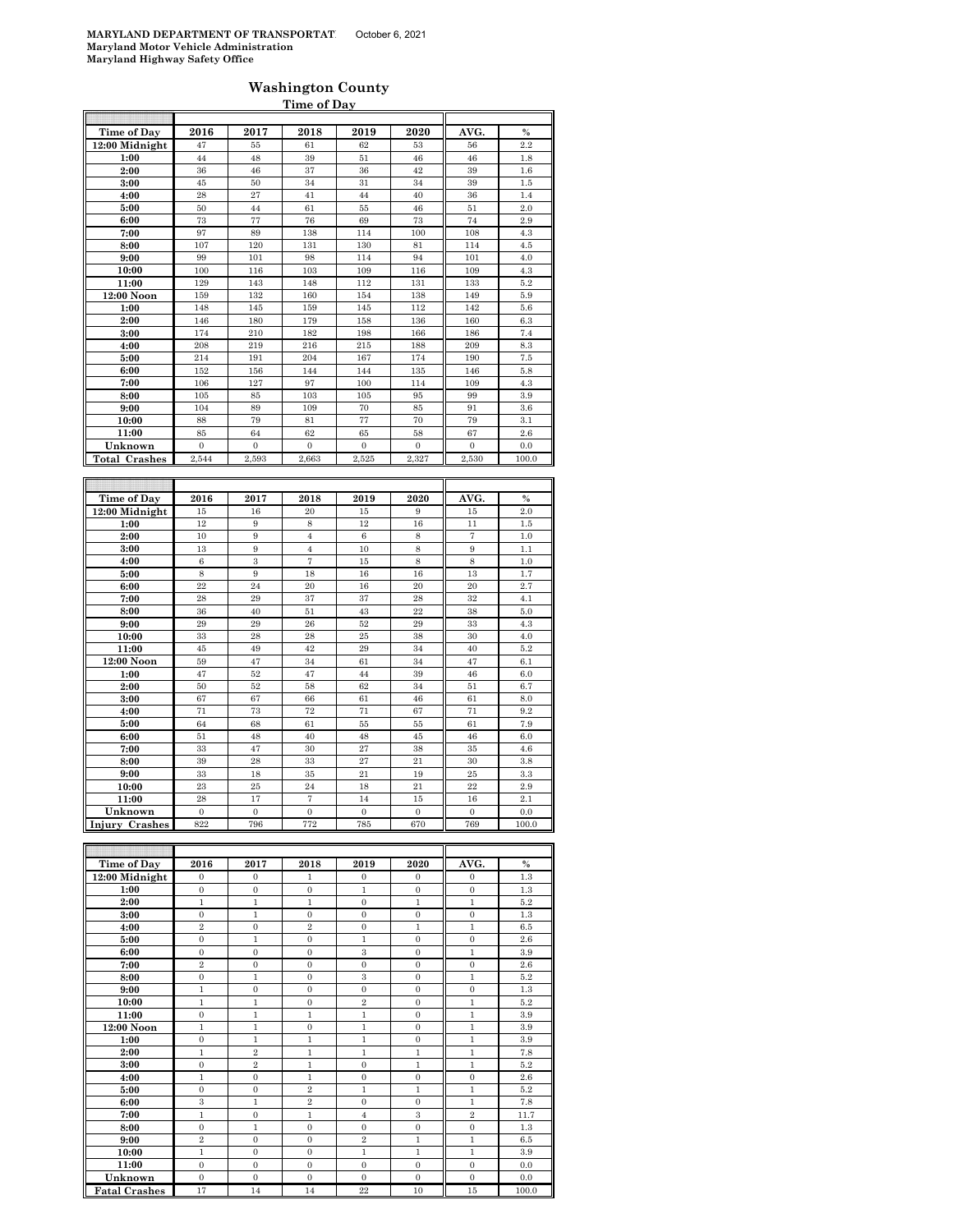|                      |       |       | Driver Age |       |       |       |       |
|----------------------|-------|-------|------------|-------|-------|-------|-------|
|                      |       |       |            |       |       |       |       |
| Driver Age           | 2016  | 2017  | 2018       | 2019  | 2020  | AVG.  | $\%$  |
| 15 and Under         | 6     | 10    | 5          | 3     | 6     | 6     | 0.1   |
| 16                   | 29    | 25    | 24         | 20    | 18    | 23    | 0.5   |
| 17                   | 76    | 77    | 75         | 74    | 76    | 76    | 1.7   |
| 18                   | 106   | 120   | 130        | 113   | 72    | 108   | 2.5   |
| 19                   | 91    | 127   | 116        | 106   | 92    | 106   | 2.4   |
| 20                   | 101   | 104   | 109        | 109   | 91    | 103   | 2.3   |
| $21 - 24$            | 453   | 400   | 400        | 339   | 333   | 385   | 8.8   |
| $25 - 29$            | 481   | 489   | 518        | 531   | 405   | 485   | 11.1  |
| $30 - 34$            | 421   | 395   | 402        | 432   | 396   | 409   | 9.3   |
| $35 - 39$            | 373   | 374   | 373        | 356   | 346   | 364   | 8.3   |
| $40 - 44$            | 298   | 290   | 305        | 329   | 265   | 297   | 6.8   |
| $45 - 49$            | 306   | 300   | 310        | 292   | 251   | 292   | 6.7   |
| $50 - 54$            | 325   | 353   | 353        | 287   | 252   | 314   | 7.2   |
| $55 - 59$            | 287   | 279   | 323        | 319   | 248   | 291   | 6.6   |
| $60 - 64$            | 208   | 203   | 242        | 238   | 192   | 217   | 4.9   |
| $65 - 69$            | 181   | 178   | 166        | 161   | 140   | 165   | 3.8   |
| $70 - 79$            | 179   | 179   | 203        | 197   | 168   | 185   | 4.2   |
| $80 +$               | 90    | 88    | 70         | 81    | 69    | 80    | 1.8   |
| Unknown              | 410   | 471   | 512        | 466   | 539   | 480   | 10.9  |
| <b>Total Drivers</b> | 4,421 | 4,462 | 4,636      | 4.453 | 3,959 | 4,386 | 100.0 |

**Washington County**

| Driver Age             | 2016           | 2017           | 2018           | 2019           | 2020 | AVG.           | $\%$    |
|------------------------|----------------|----------------|----------------|----------------|------|----------------|---------|
| 15 and Under           | $\overline{2}$ | 1              | 1              | $\Omega$       | 1    | 1              | 0.1     |
| 16                     | 3              | $\overline{2}$ | $\overline{5}$ | $\overline{4}$ | 1    | $\mathbf{a}$   | 0.4     |
| 17                     | 14             | $\overline{4}$ | 13             | 12             | 15   | 12             | $1.6\,$ |
| 18                     | 18             | 13             | 16             | 24             | 10   | 16             | $2.2\,$ |
| 19                     | 15             | 25             | 18             | 18             | 16   | 18             | 2.5     |
| 20                     | 12             | 16             | 12             | 18             | 16   | 15             | 2.0     |
| $21 - 24$              | 73             | 69             | 71             | 57             | 59   | 66             | 9.1     |
| $25 - 29$              | 80             | 83             | 77             | 103            | 75   | 84             | 11.6    |
| $30 -$<br>34           | 69             | 72             | 76             | 73             | 78   | 74             | 10.2    |
| $35 - 39$              | 88             | 78             | 55             | 67             | 57   | 69             | 9.5     |
| $40 - 44$              | 54             | 50             | 58             | 47             | 45   | 51             | 7.0     |
| $45 - 49$              | 55             | 60             | 56             | 50             | 42   | 53             | 7.3     |
| $50 -$<br>54           | 70             | 66             | 57             | 61             | 42   | 59             | 8.2     |
| $55 - 59$              | 70             | 52             | 68             | 76             | 51   | 63             | 8.8     |
| $60 - 64$              | 38             | 47             | 38             | 52             | 33   | 42             | 5.8     |
| $65 - 69$              | 36             | 46             | 45             | 37             | 36   | 40             | 5.5     |
| $70 - 79$              | 36             | 36             | 42             | 39             | 29   | 36             | 5.0     |
| $80 +$                 | 25             | 22             | 13             | 14             | 20   | 19             | $2.6\,$ |
| Unknown                | $\overline{2}$ | 8              | $\overline{2}$ | 3              | 3    | $\overline{4}$ | 0.5     |
| <b>Injured Drivers</b> | 760            | 750            | 723            | 755            | 629  | 723            | 100.0   |

| Driver Age               | 2016           | 2017           | 2018           | 2019           | 2020           | AVG.           | $\%$  |
|--------------------------|----------------|----------------|----------------|----------------|----------------|----------------|-------|
| 15 and Under             | $\mathbf{0}$   | $\overline{0}$ | $\theta$       | $\Omega$       | $\overline{0}$ | $\mathbf{0}$   | 0.0   |
| 16                       | $\overline{0}$ | $\overline{0}$ | 1              | $\Omega$       | $\overline{0}$ | $\mathbf{0}$   | 2.0   |
| 17                       | $\overline{0}$ | $\overline{0}$ | $\theta$       | $\overline{0}$ | $\overline{0}$ | $\mathbf{0}$   | 0.0   |
| 18                       | $\overline{0}$ | 1              | 1              | $\Omega$       | $\overline{0}$ | $\mathbf{0}$   | 4.0   |
| 19                       | 1              | $\overline{0}$ | $\Omega$       | $\Omega$       | $\Omega$       | $\overline{0}$ | 2.0   |
| 20                       | $\overline{0}$ | $\overline{0}$ | $\Omega$       | $\Omega$       | $\overline{0}$ | $\overline{0}$ | 0.0   |
| $21 - 24$                | 1              | $\overline{0}$ | $\overline{2}$ | $\Omega$       | $\mathbf{1}$   | 1              | 8.0   |
| $25 - 29$                | 1              | 1              | $\theta$       | $\mathbf{1}$   | $\overline{0}$ | 1              | 6.0   |
| $30 - 34$                | $\mathbf{1}$   | $\overline{0}$ | $\overline{2}$ | $\Omega$       | $\mathbf{1}$   | $\mathbf{1}$   | 8.0   |
| $35 - 39$                | $\overline{0}$ | $\overline{0}$ | 1              | 1              | $\overline{0}$ | $\overline{0}$ | 4.0   |
| $40 - 44$                | $\overline{0}$ | $\overline{0}$ | 1              | $\mathbf{1}$   | $\overline{0}$ | $\mathbf{0}$   | 4.0   |
| $45 - 49$                | $\overline{0}$ | $\overline{0}$ | $\overline{0}$ | 1              | $\overline{0}$ | $\mathbf{0}$   | 2.0   |
| $50 - 54$                | $\overline{0}$ | $\overline{1}$ | $\overline{0}$ | $\overline{2}$ | $\overline{0}$ | 1              | 6.0   |
| $55 - 59$                | $\mathbf{1}$   | $\overline{2}$ | 1              | $\mathbf{1}$   | $\mathbf{1}$   | $\mathbf{1}$   | 12.0  |
| $60 - 64$                | $\overline{2}$ | $\overline{2}$ | 1              | $\Omega$       | $\overline{0}$ | $\mathbf{1}$   | 10.0  |
| $65 - 69$                | 3              | $\overline{0}$ | $\theta$       | 3              | $\mathbf{1}$   | 1              | 14.0  |
| $70 - 79$                | $\overline{2}$ | $\overline{0}$ | 1              | $\overline{4}$ | $\mathbf{1}$   | $\overline{2}$ | 16.0  |
| $80 +$                   | $\overline{0}$ | $\overline{1}$ | $\Omega$       | $\Omega$       | $\overline{0}$ | $\overline{0}$ | 2.0   |
| Unknown                  | $\overline{0}$ | $\overline{0}$ | $\theta$       | $\Omega$       | $\overline{0}$ | $\mathbf{0}$   | 0.0   |
| <b>Driver Fatalities</b> | 12             | 8              | 11             | 14             | $\bf 5$        | 10             | 100.0 |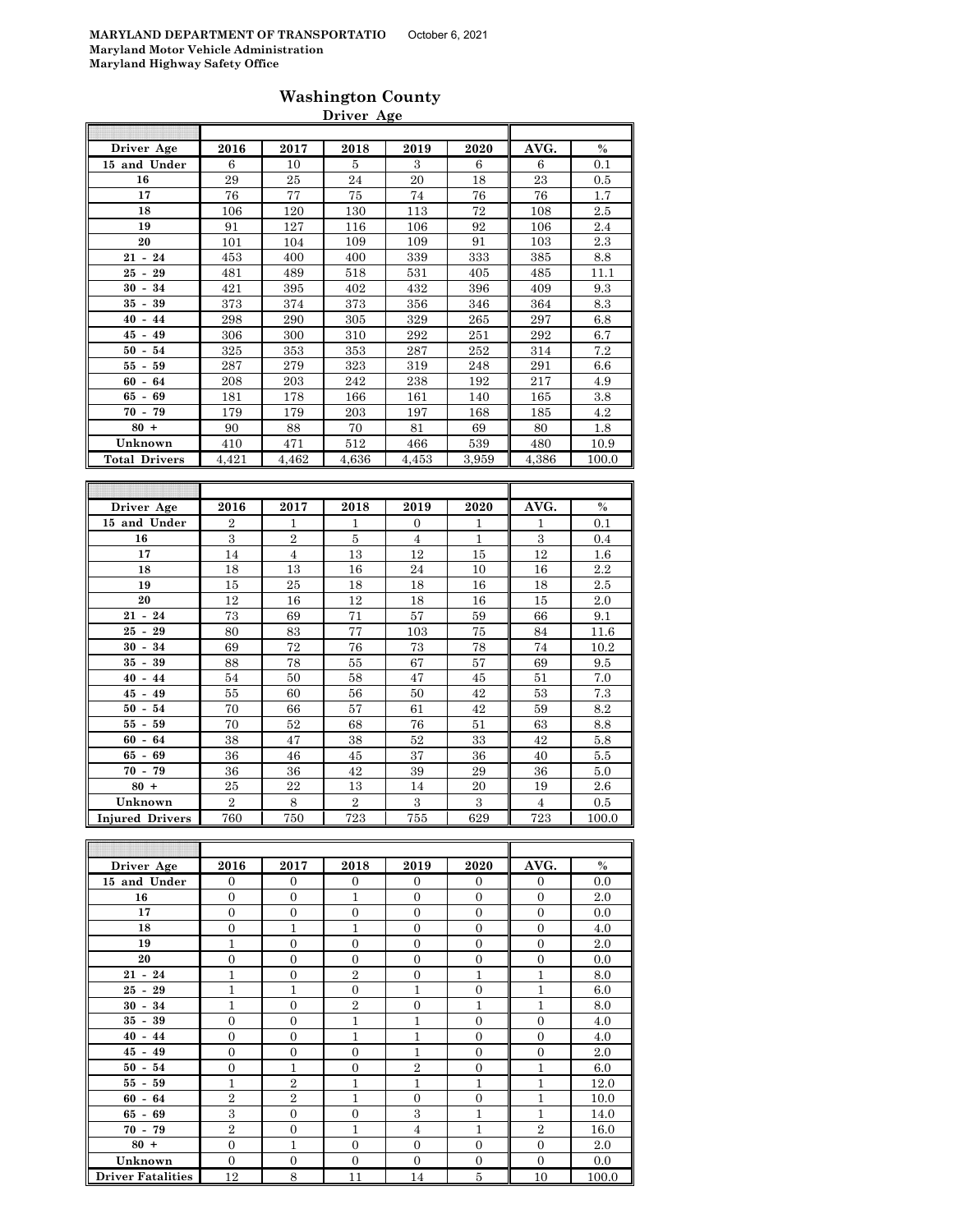|                      |       |       | <i>DIIV</i> CI QUIRCI |       |       |       |       |
|----------------------|-------|-------|-----------------------|-------|-------|-------|-------|
|                      |       |       |                       |       |       |       |       |
| Driver Gender        | 2016  | 2017  | 2018                  | 2019  | 2020  | AVG.  | $\%$  |
| Male                 | 2,389 | 2,370 | 2,454                 | 2,398 | 2,158 | 2,354 | 53.7  |
| Female               | 1,611 | .610  | 1,651                 | 1,579 | 1,254 | 1,541 | 35.1  |
| Unknown              | 421   | 482   | 531                   | 476   | 547   | 491   | 11.2  |
| <b>Total Drivers</b> | 4,421 | 4,462 | 4,636                 | 4,453 | 3,959 | 4,386 | 100.0 |

## **Washington County**

 **Driver Gender**

| Driver Gender          | 2016 | 2017 | 2018 | 2019 | 2020 | AVG. | $\frac{0}{0}$ |
|------------------------|------|------|------|------|------|------|---------------|
| Male                   | 384  | 394  | 360  | 384  | 353  | 375  | 51.8          |
| Female                 | 373  | 345  | 357  | 365  | 271  | 342  | 47.3          |
| Unknown                |      |      |      |      |      |      | 0.9           |
| <b>Driver Injuries</b> | 760  | 750  | 723  | 755  | 629  | 723  | 100.0         |

| Driver Gender            | 2016 | 2017 | 2018 | 2019 | 2020 | AVG. | $\%$  |
|--------------------------|------|------|------|------|------|------|-------|
| Male                     |      |      |      |      |      |      | 76.0  |
| Female                   |      |      |      |      |      |      | 24.0  |
| Unknown                  |      |      |      |      |      |      | 0.0   |
| <b>Driver Fatalities</b> | 12   |      |      | 4    |      |      | 100.0 |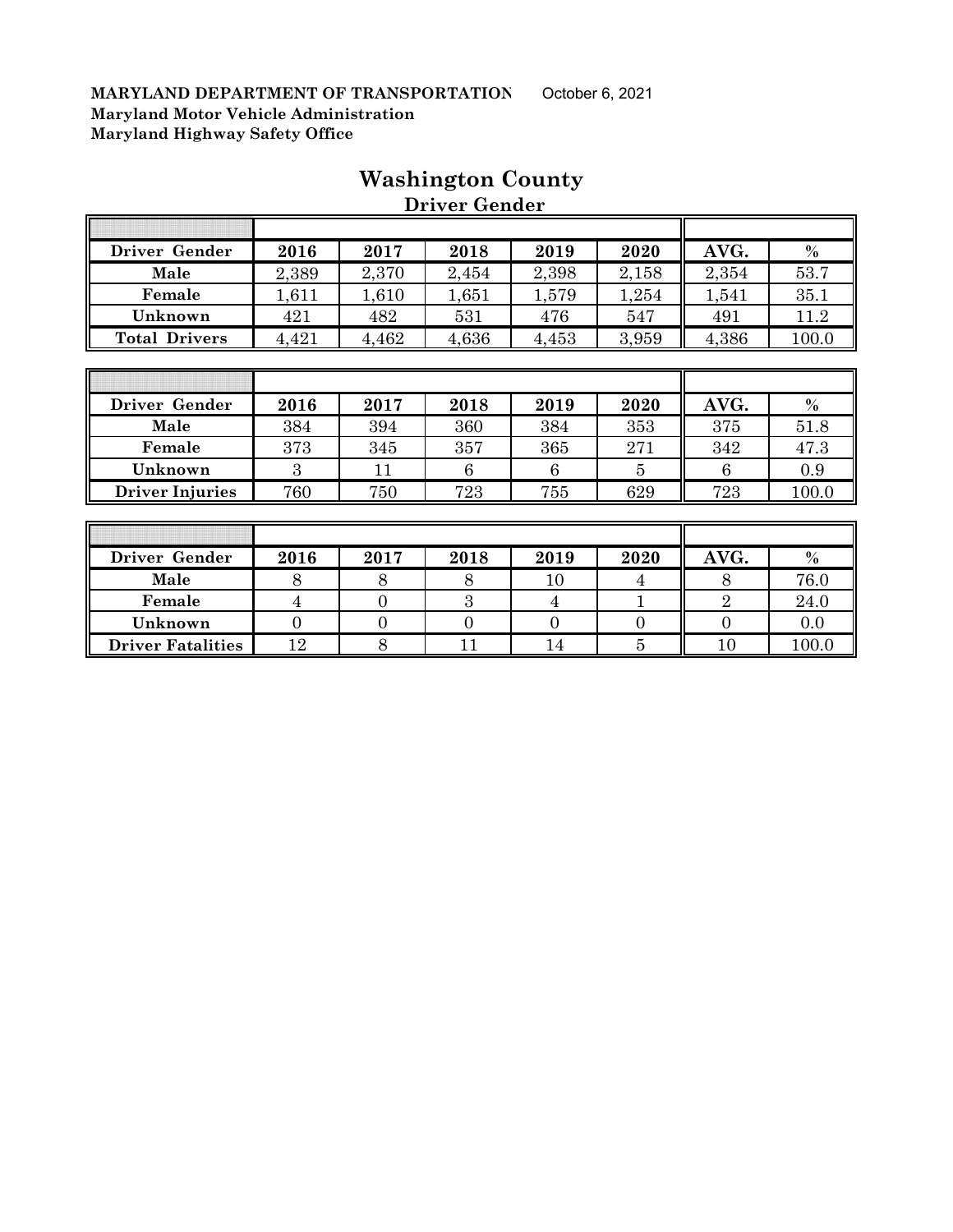#### **Washington County Driver Safety Equipment Use**

| <b>Safety Equipment</b>                       | 2016                           | 2017                                 | 2018                               | 2019                               | 2020                                 | AVG.                                 | $\frac{0}{0}$ |
|-----------------------------------------------|--------------------------------|--------------------------------------|------------------------------------|------------------------------------|--------------------------------------|--------------------------------------|---------------|
| <b>Not Applicable</b>                         | 209                            | 213                                  | 169                                | 196                                | 218                                  | 201                                  | 4.6           |
| None                                          | 88                             | 80                                   | 82                                 | 104                                | 76                                   | 86                                   | 2.0           |
| Lap belt only                                 | 6                              | 10                                   | $\overline{2}$                     | 4                                  | 7                                    | 6                                    | 0.1           |
| Shoulder belt only                            | 12                             | 27                                   | 11                                 | 13                                 | 21                                   | 17                                   | 0.4           |
| Shoulder/Lap belt(s)                          | 3,463                          | 3,406                                | 3,506                              | 3,320                              | 2,714                                | 3,282                                | 74.8          |
| Child/Youth restraint                         | $\boldsymbol{0}$               | $\boldsymbol{0}$                     | 0                                  | 0                                  | 0                                    | 0                                    | 0.0           |
| Child restraint forward                       | $\overline{0}$                 | $\mathbf{0}$                         | $\overline{0}$                     | $\mathbf{1}$                       | $\mathbf{1}$                         | $\overline{0}$                       | 0.0           |
| Child restraint rear                          | 0<br>$\overline{0}$            | $\mathbf{0}$<br>$\mathbf{0}$         | $\mathbf{0}$<br>$\overline{0}$     | $\overline{0}$<br>$\overline{0}$   | $\overline{0}$<br>$\Omega$           | $\overline{0}$<br>$\theta$           | 0.0           |
| <b>Booster seat</b><br>Child restraint unknow | $\overline{0}$                 | $\boldsymbol{0}$                     | 1                                  | 1                                  | 0                                    | $\boldsymbol{0}$                     | 0.0<br>0.0    |
| Mc/Bike helmet                                | 44                             | 33                                   | 35                                 | 35                                 | 43                                   | 38                                   | 0.9           |
| Mc/bike shield only                           | $\overline{2}$                 | 1                                    | $\mathbf{0}$                       | $\overline{0}$                     | $\overline{0}$                       | 1                                    | 0.0           |
| Mc/bike helmet & shield                       | 35                             | 30                                   | 19                                 | 19                                 | 17                                   | 24                                   | 0.5           |
| Protective pads                               | $\mathbf{0}$                   | $\mathbf{0}$                         | 1                                  | $\overline{0}$                     | $\overline{0}$                       | $\overline{0}$                       | 0.0           |
| Reflective clothing                           | $\mathbf{0}$                   | $\mathbf{0}$                         | $\boldsymbol{0}$                   | $\boldsymbol{0}$                   | $\boldsymbol{0}$                     | $\boldsymbol{0}$                     | 0.0           |
| Lighting                                      | $\overline{0}$                 | $\mathbf{0}$                         | $\overline{0}$                     | $\overline{0}$                     | 0                                    | $\overline{0}$                       | 0.0           |
| Air bag only                                  | $\mathbf{0}$                   | $\mathbf{0}$                         | $\overline{0}$                     | $\overline{0}$                     | $\overline{0}$                       | $\overline{0}$                       | 0.0           |
| Air bag and belts                             | $\overline{0}$                 | $\mathbf{0}$                         | $\overline{0}$                     | $\overline{0}$                     | $\theta$                             | $\overline{0}$                       | 0.0           |
| Other                                         | $\overline{3}$                 | $\overline{3}$                       | $\overline{2}$                     | $\overline{4}$                     | 1                                    | $\overline{3}$                       | 0.1           |
| Unknown                                       | 559                            | 659                                  | 808                                | 756                                | 861                                  | 729                                  | 16.6          |
| <b>Total Drivers</b>                          | 4,421                          | 4.462                                | 4,636                              | 4,453                              | 3,959                                | 4,386                                | 100.0         |
|                                               |                                |                                      |                                    |                                    |                                      |                                      |               |
|                                               |                                |                                      |                                    |                                    |                                      |                                      |               |
| <b>Safety Equipment</b>                       | 2016                           | 2017                                 | 2018                               | 2019                               | 2020                                 | AVG.                                 | $\%$          |
| Not Applicable<br>None                        | 24<br>37                       | 29<br>31                             | 26<br>34                           | 20<br>40                           | 33<br>35                             | 26<br>35                             | 3.6<br>4.9    |
| Lap belt only                                 | $\boldsymbol{0}$               | $\mathbf{0}$                         | 1                                  | $\mathbf{0}$                       | 1                                    | 0                                    | 0.1           |
| Shoulder belt only                            | $\overline{2}$                 | 1                                    | 1                                  | $\overline{4}$                     | $\overline{2}$                       | $\overline{2}$                       | 0.3           |
| Shoulder/Lap belt(s)                          | 595                            | 589                                  | 571                                | 593                                | 473                                  | 564                                  | 78.0          |
| Child/Youth restraint                         | $\overline{0}$                 | $\overline{0}$                       | $\overline{0}$                     | $\overline{0}$                     | $\overline{0}$                       | $\overline{0}$                       | 0.0           |
| Child restraint forward                       | 0                              | $\boldsymbol{0}$                     | $\boldsymbol{0}$                   | 0                                  | 0                                    | $\boldsymbol{0}$                     | 0.0           |
| Child restraint rear                          | $\overline{0}$                 | $\mathbf{0}$                         | $\overline{0}$                     | $\overline{0}$                     | 0                                    | $\overline{0}$                       | 0.0           |
| <b>Booster</b> seat                           | $\overline{0}$                 | $\mathbf{0}$                         | $\overline{0}$                     | $\overline{0}$                     | $\overline{0}$                       | $\overline{0}$                       | 0.0           |
| Child restraint unknow                        | $\overline{0}$                 | $\mathbf{0}$                         | 0                                  | $\boldsymbol{0}$                   | $\boldsymbol{0}$                     | $\boldsymbol{0}$                     | 0.0           |
| Mc/Bike helmet                                | 34                             | 28                                   | 23                                 | 31                                 | 33                                   | 30                                   | 4.1           |
| Mc/bike shield only                           | $\boldsymbol{0}$               | 1                                    | 0                                  | $\mathbf{0}$                       | 0                                    | 0                                    | 0.0           |
| Mc/bike helmet & shield                       | 29                             | 25                                   | 16                                 | 15                                 | 13                                   | 20                                   | 2.7           |
| Protective pads                               | $\overline{0}$                 | $\mathbf{0}$                         | $\mathbf{0}$                       | $\overline{0}$                     | $\overline{0}$                       | $\overline{0}$                       | 0.0           |
| Reflective clothing                           | $\overline{0}$<br>$\mathbf{0}$ | $\overline{0}$<br>$\boldsymbol{0}$   | $\overline{0}$<br>$\boldsymbol{0}$ | $\overline{0}$<br>$\boldsymbol{0}$ | $\overline{0}$<br>$\boldsymbol{0}$   | $\overline{0}$<br>$\boldsymbol{0}$   | 0.0           |
| Lighting<br>Air bag only                      | $\boldsymbol{0}$               | $\boldsymbol{0}$                     | 0                                  | 0                                  | 0                                    | $\mathbf{0}$                         | 0.0<br>0.0    |
| Air bag and belts                             | $\overline{0}$                 | $\mathbf{0}$                         | $\overline{0}$                     | $\overline{0}$                     | $\overline{0}$                       | $\overline{0}$                       | 0.0           |
| Other                                         | $\mathbf{0}$                   | $\mathbf{0}$                         | 0                                  | 1                                  | $\mathbf{0}$                         | 0                                    | 0.0           |
| Unknown                                       | 39                             | 46                                   | 51                                 | 51                                 | 39                                   | 45                                   | 6.2           |
| <b>Driver Injuries</b>                        | 760                            | 750                                  | 723                                | 755                                | 629                                  | 723                                  | 100.0         |
|                                               |                                |                                      |                                    |                                    |                                      |                                      |               |
|                                               |                                |                                      |                                    |                                    |                                      |                                      |               |
| <b>Safety Equipment</b>                       | 2016                           | 2017                                 | 2018                               | 2019                               | 2020                                 | AVG.                                 | %             |
| Not Applicable                                | 0                              | 0                                    | 1                                  | 0                                  | 0                                    | 0                                    | 2.0           |
| None                                          | 3                              | 0                                    | 5                                  | 2                                  | 0                                    | $\,2$                                | 20.0          |
| Lap belt only                                 | $\overline{0}$                 | $\boldsymbol{0}$                     | $\overline{0}$                     | $\overline{0}$                     | $\overline{0}$                       | $\overline{0}$                       | 0.0           |
| Shoulder belt only                            | $\boldsymbol{0}$               | $\boldsymbol{0}$                     | $\boldsymbol{0}$                   | 0                                  | 0                                    | $\boldsymbol{0}$                     | 0.0           |
| Shoulder/Lap belt(s)                          | 5                              | 3                                    | $\overline{2}$                     | 6                                  | $\overline{2}$                       | $\overline{4}$                       | 36.0          |
| Child/Youth restraint                         | $\boldsymbol{0}$               | $\boldsymbol{0}$                     | $\boldsymbol{0}$                   | $\boldsymbol{0}$                   | $\boldsymbol{0}$                     | $\boldsymbol{0}$                     | 0.0           |
| Child restraint forward                       | $\boldsymbol{0}$               | $\boldsymbol{0}$                     | $\boldsymbol{0}$                   | $\boldsymbol{0}$                   | $\boldsymbol{0}$                     | $\boldsymbol{0}$                     | 0.0           |
| Child restraint rear<br><b>Booster seat</b>   | $\boldsymbol{0}$<br>0          | $\boldsymbol{0}$<br>$\boldsymbol{0}$ | 0<br>$\boldsymbol{0}$              | 0<br>$\boldsymbol{0}$              | $\boldsymbol{0}$<br>$\boldsymbol{0}$ | $\boldsymbol{0}$<br>$\boldsymbol{0}$ | 0.0<br>0.0    |
| Child restraint unk.                          | $\overline{0}$                 | $\mathbf{0}$                         | $\overline{0}$                     | $\mathbf{0}$                       | $\overline{0}$                       | $\overline{0}$                       | 0.0           |
| Mc/Bike helmet                                | $\overline{2}$                 | $\overline{2}$                       | $\,2$                              | $\overline{2}$                     | $\overline{2}$                       | $\overline{2}$                       | 20.0          |
| Mc/bike shield only                           | $\boldsymbol{0}$               | $\boldsymbol{0}$                     | $\boldsymbol{0}$                   | $\overline{0}$                     | 0                                    | $\overline{0}$                       | 0.0           |
| Mc/bike helmet & shield                       | $\overline{2}$                 | $\mathbf{1}$                         | $\mathbf{0}$                       | $\boldsymbol{0}$                   | $\mathbf{1}$                         | $\mathbf{1}$                         | 8.0           |
| Protective pads                               | $\boldsymbol{0}$               | 0                                    | 0                                  | 0                                  | 0                                    | 0                                    | 0.0           |
| Reflective clothing                           | $\overline{0}$                 | $\mathbf{0}$                         | $\overline{0}$                     | $\overline{0}$                     | $\overline{0}$                       | $\overline{0}$                       | 0.0           |
| Lighting                                      | $\boldsymbol{0}$               | 0                                    | 0                                  | 0                                  | 0                                    | 0                                    | 0.0           |
| Air bag only                                  | $\overline{0}$                 | $\mathbf{0}$                         | $\boldsymbol{0}$                   | $\boldsymbol{0}$                   | $\boldsymbol{0}$                     | $\boldsymbol{0}$                     | 0.0           |
| Air bag and belts                             | $\boldsymbol{0}$               | 0                                    | 0                                  | $\boldsymbol{0}$                   | $\boldsymbol{0}$                     | $\boldsymbol{0}$                     | 0.0           |
| Other                                         | $\overline{0}$                 | $\boldsymbol{0}$                     | $\overline{0}$                     | $\overline{0}$                     | $\overline{0}$                       | $\overline{0}$                       | 0.0           |
| Unknown                                       | $\overline{0}$                 | $\sqrt{2}$                           | $\mathbf{1}$                       | $\overline{4}$                     | $\overline{0}$                       | $\mathbf{1}$                         | 14.0          |
| <b>Driver Fatalities</b>                      | 12                             | 8                                    | 11                                 | 14                                 | 5                                    | 10                                   | 100.0         |

**Note: None & Air Bag are counted as no safety equipment in use.**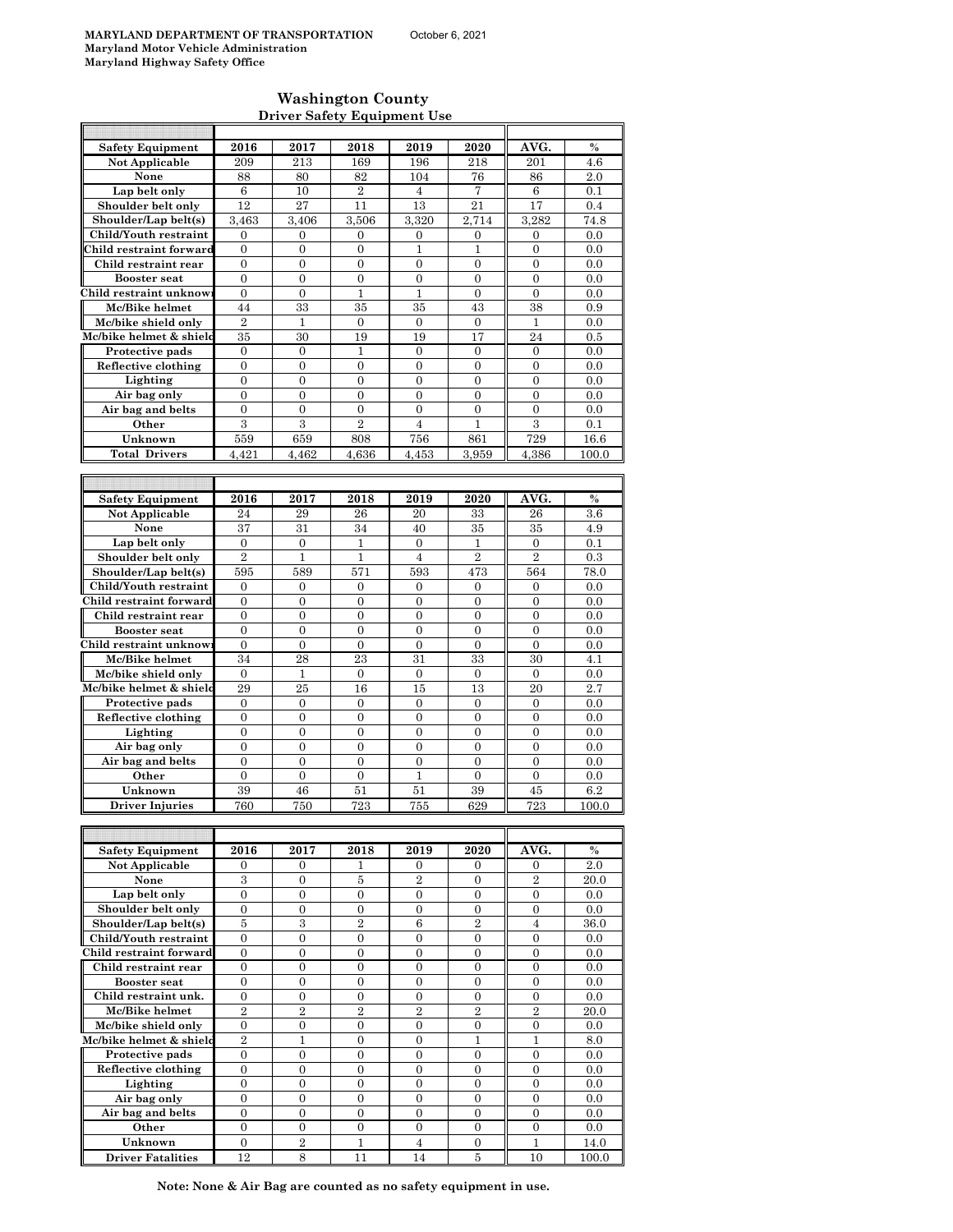äĪ.

Г

T

## **Washington County Passenger Age**

| Passenger Age               | 2016             | 2017             | 2018             | 2019             | 2020             | AVG.             | $\%$      |
|-----------------------------|------------------|------------------|------------------|------------------|------------------|------------------|-----------|
| Under 5                     | 175              | 215              | 183              | 198              | 109              | 176              | 12.2      |
| $5-9$                       | 137              | 143              | 142              | 193              | 118              | 147              | 10.2      |
| $10 - 11$                   |                  | 60               | 62               |                  | 43               |                  | 4.2       |
| $12 - 13$                   | 57               |                  |                  | 77               |                  | 60               |           |
|                             | 35               | 78               | 70               | 69               | 37               | 58               | 4.0       |
| $14 - 15$                   | 78               | 73               | 74               | 73               | 57               | 71               | 4.9       |
| $16 - 17$                   | 81               | 107              | 90               | 107              | 94               | 96               | 6.7       |
| $18 - 19$                   | 82               | 75               | 97               | 84               | 100              | 88               | 6.1       |
| $20 - 24$                   | 142              | 150              | 174              | 141              | 135              | 148              | 10.3      |
| $25 - 29$                   | 93               | 127              | 123              | 119              | 103              | 113              | 7.8       |
| $30 - 34$                   | 57               | 93               | 103              | 97               | 85               | 87               | 6.0       |
| $35 - 39$                   | 49               | 56               | 65               | 60               | 70               | 60               | 4.2       |
| $40 - 44$                   | 50               | 65               | 65               | 63               | 56               | 60               | 4.2       |
| $45 - 49$                   | 42               | 45               | 61               | $\bf{59}$        | 43               | 50               | $3.5\,$   |
| $50 - 54$                   | 57               | 57               | 54               | 54               | 46               | 54               | 3.7       |
| $55 - 59$                   | 30               | 43               | 39               | 52               | 39               | 41               | 2.8       |
| $60 - 64$                   | 39               | 40               | 46               | 35               | 18               | 36               | $2.5\,$   |
| $65 - 69$                   | 29               | 32               | 44               | 32               | 21               | 32               | $2.2\,$   |
|                             |                  |                  |                  |                  |                  |                  |           |
| $70 - 79$                   | 31               | 42               | 54               | 46               | 39               | 42               | 2.9       |
| $80 +$                      | 23               | 18               | $\bf 23$         | $32\,$           | 19               | $\bf 23$         | 1.6       |
| Unknown                     | $\boldsymbol{0}$ | $\mathbf{0}$     | $\boldsymbol{0}$ | $\mathbf{0}$     | 0                | $\overline{0}$   | 0.0       |
| <b>Total Passengers</b>     | 1,287            | 1,519            | 1,569            | 1,591            | 1,232            | 1,440            | 100.0     |
|                             |                  |                  |                  |                  |                  |                  |           |
|                             |                  |                  |                  |                  |                  |                  |           |
| Passenger Age               | 2016             | 2017             | 2018             | 2019             | 2020             | AVG.             | $\%$      |
| Under 5                     | 29               | 23               | 39               | 38               | 16               | 29               | 9.8       |
| $5-9$                       | 25               | 21               | 26               | 22               | 27               | 24               | 8.1       |
| $10 - 11$                   | 7                | 7                | 5                | 11               | 6                | 7                | 2.4       |
| $12 - 13$                   | $\,6\,$          | 14               | $\overline{9}$   | 12               | $\sqrt{6}$       | $\boldsymbol{9}$ | $\!3.2\!$ |
| $14 - 15$                   | 15               | <sup>12</sup>    | 11               | 10               | 8                | 11               | 3.8       |
|                             |                  | 23               |                  |                  | 13               | 19               |           |
| $16 - 17$                   | 20               |                  | 20               | 18               |                  |                  | 6.3       |
| $18 - 19$                   | 15               | 12               | 15               | 19               | 21               | 16               | $5.5\,$   |
| $20 - 24$                   | 34               | 35               | 44               | 34               | 35               | 36               | 12.3      |
| $25 - 29$                   | 28               | 23               | 28               | $\overline{22}$  | 21               | 24               | 8.2       |
| $30 - 34$                   | 16               | 18               | 19               | 21               | 25               | 20               | 6.7       |
| $35 - 39$                   | 12               | 12               | 19               | 13               | $\,6$            | 12               | 4.2       |
| $40 - 44$                   | $\,8\,$          | 22               | 18               | 15               | 11               | 15               | 5.0       |
| $45 - 49$                   | 14               | 8                | 12               | 11               | 7                | 10               | 3.5       |
| $50 - 54$                   | 22               | 17               | 14               | 13               | 14               | 16               | 5.4       |
| $55 - 59$                   | $\,8\,$          | 6                | 9                | 12               | 13               | 10               | 3.2       |
| $60 - 64$                   | 10               | 11               | 17               | $\,8\,$          | 6                | 10               | $3.5\,$   |
| $65 - 69$                   | 11               | 12               | 11               | 11               | 8                | 11               | $3.6\,$   |
| $70 - 79$                   | 8                | 9                | 16               | 9                | $10\,$           | 10               | 3.5       |
| $80 +$                      | 8                | 5                | 5                | 5                | 5                | 6                | 1.9       |
|                             |                  |                  |                  |                  |                  |                  |           |
| Unknown                     | 0                | 0                | $\boldsymbol{0}$ | $\boldsymbol{0}$ | $\boldsymbol{0}$ | $\boldsymbol{0}$ | 0.0       |
| <b>Injured Passengers</b>   | 296              | 290              | 337              | 304              | 258              | 297              | 100.0     |
|                             |                  |                  |                  |                  |                  |                  |           |
|                             |                  |                  |                  |                  |                  |                  |           |
| Passenger Age               | 2016             | 2017             | 2018             | 2019             | 2020             | AVG.             | $\%$      |
| Under 5                     | 0                | 0                | 0                | $\overline{2}$   | 0                | 0                | 14.3      |
| $5-9$                       | $\overline{0}$   | $\overline{0}$   | $\overline{0}$   | $\overline{0}$   | $\overline{0}$   | $\overline{0}$   | 0.0       |
| $10 - 11$                   | 0                | 0                | $\boldsymbol{0}$ | $\boldsymbol{0}$ | $\boldsymbol{0}$ | 0                | 0.0       |
| $12 - 13$                   | $\boldsymbol{0}$ | 0                | $\boldsymbol{0}$ | $\boldsymbol{0}$ | $\boldsymbol{0}$ | 0                | 0.0       |
| $14 - 15$                   | $\boldsymbol{0}$ | $\boldsymbol{0}$ | $\boldsymbol{0}$ | $\mathbf{0}$     | $\boldsymbol{0}$ | $\boldsymbol{0}$ | 0.0       |
| $16 - 17$                   | $\mathbf{0}$     | 0                | $\mathbf{0}$     | 0                | 0                | 0                | 0.0       |
| $18 - 19$                   | $\boldsymbol{0}$ | $\boldsymbol{0}$ | $\boldsymbol{0}$ | $\boldsymbol{0}$ | $\boldsymbol{0}$ | $\boldsymbol{0}$ | 0.0       |
| $20 - 24$                   | $\mathbf{1}$     | $\boldsymbol{0}$ | $\mathbf{1}$     | $\mathbf{1}$     | $\boldsymbol{0}$ | $\mathbf{1}$     | 21.4      |
| $25 - 29$                   | $\boldsymbol{0}$ | 0                | $\boldsymbol{0}$ | $\boldsymbol{0}$ | $\boldsymbol{0}$ | 0                | 0.0       |
| $30 - 34$                   | $\overline{0}$   | $\boldsymbol{0}$ | $\boldsymbol{0}$ | $\boldsymbol{0}$ | $\boldsymbol{0}$ | 0                | 0.0       |
| $35 - 39$                   | 0                | $\boldsymbol{0}$ | $\boldsymbol{0}$ | $\boldsymbol{0}$ | 0                | 0                | 0.0       |
| $40 - 44$                   |                  |                  |                  |                  |                  |                  |           |
|                             | 0                | $\boldsymbol{0}$ | $\boldsymbol{0}$ | $\boldsymbol{0}$ | $\boldsymbol{0}$ | $\boldsymbol{0}$ | 0.0       |
| $45 - 49$                   | $\boldsymbol{0}$ | 0                | $\boldsymbol{0}$ | $\boldsymbol{0}$ | 0                | 0                | 0.0       |
| $50 - 54$                   | 0                | $\overline{0}$   | $\overline{0}$   | $\mathbf{0}$     | $\overline{0}$   | $\overline{0}$   | 0.0       |
| $55 - 59$                   | 0                | 0                | $\boldsymbol{0}$ | $\mathbf{1}$     | $\boldsymbol{0}$ | 0                | 7.1       |
| $60 - 64$                   | $\boldsymbol{0}$ | 0                | $\boldsymbol{0}$ | $\mathbf{1}$     | $\boldsymbol{0}$ | 0                | 7.1       |
| $65 - 69$                   | $\boldsymbol{0}$ | 0                | $\boldsymbol{0}$ | $\mathbf{1}$     | $\boldsymbol{0}$ | 0                | 7.1       |
| $70 - 79$                   | $\boldsymbol{0}$ | 1                | $\boldsymbol{0}$ | $\mathbf{1}$     | $\boldsymbol{0}$ | $\boldsymbol{0}$ | 14.3      |
| $80 +$                      | $\mathbf{1}$     | $\boldsymbol{0}$ | $\mathbf{1}$     | $\overline{2}$   | $\boldsymbol{0}$ | $\mathbf{1}$     | 28.6      |
| Unknown                     | $\boldsymbol{0}$ | 0                | $\boldsymbol{0}$ | $\mathbf{0}$     | 0                | 0                | $0.0\,$   |
| <b>Passenger Fatalities</b> | $\overline{2}$   | 1                | $\overline{2}$   | 9                | $\boldsymbol{0}$ | 3                | 100.0     |

**Passenger Fatalities**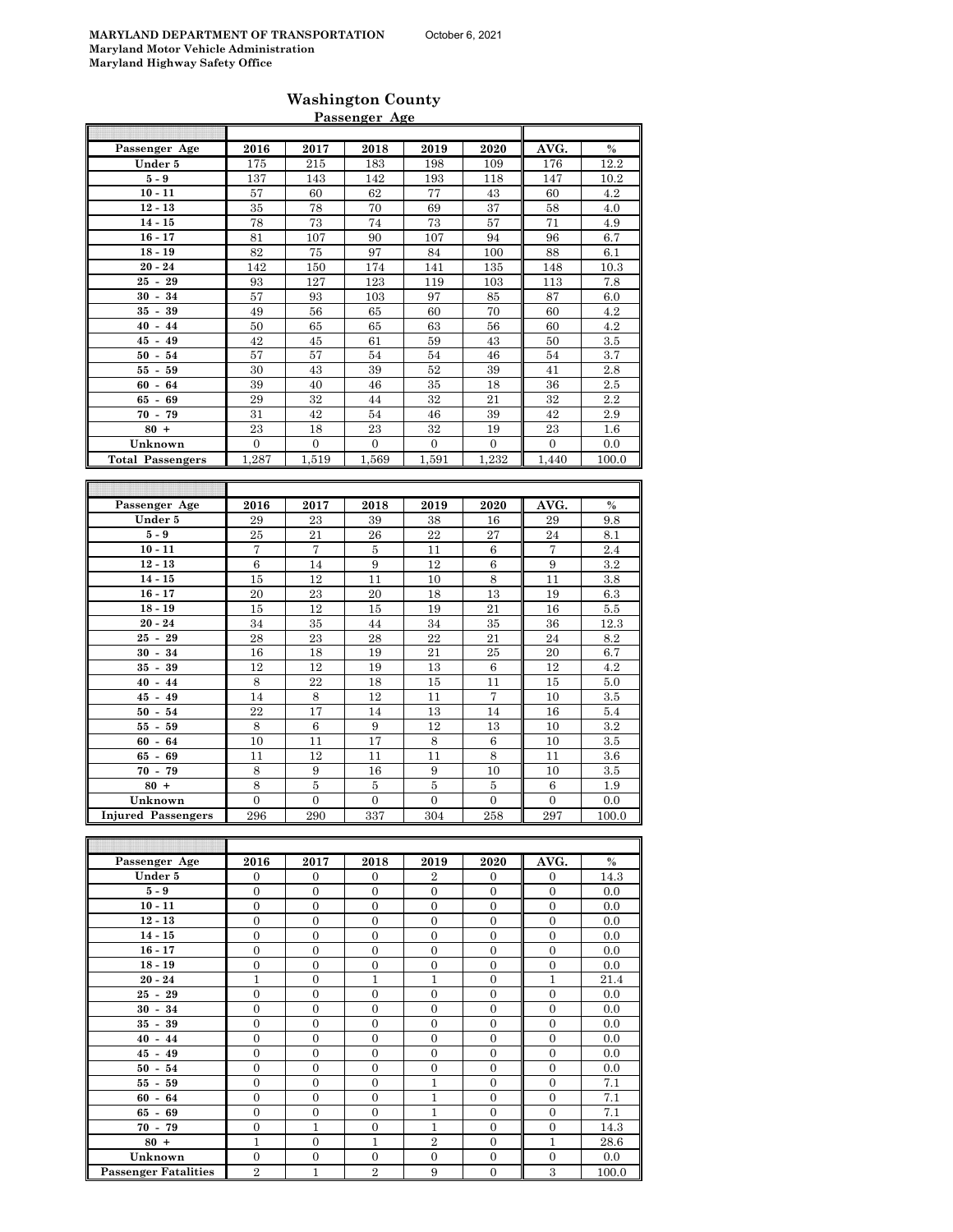|                             |                |                | <b>Passenger Gender</b> |                |                |          |               |
|-----------------------------|----------------|----------------|-------------------------|----------------|----------------|----------|---------------|
|                             |                |                |                         |                |                |          |               |
| Passenger Gender            | 2016           | 2017           | 2018                    | 2019           | 2020           | AVG.     | $\%$          |
| Male                        | 619            | 712            | 710                     | 730            | 570            | 668      | 46.4          |
| Female                      | 661            | 797            | 852                     | 855            | 659            | 765      | 53.1          |
| Unknown                     | 7              | 10             | 7                       | 6              | 3              |          | 0.5           |
| <b>Total Passengers</b>     | 1,287          | 1,519          | 1,569                   | 1,591          | 1,232          | 1,440    | 100.0         |
|                             |                |                |                         |                |                |          |               |
|                             |                |                |                         |                |                |          |               |
| Passenger Gender            | 2016           | 2017           | 2018                    | 2019           | 2020           | AVG.     | $\%$          |
| Male                        | 124            | 124            | 127                     | 111            | 98             | 117      | 39.3          |
| Female                      | 171            | 165            | 209                     | 193            | 159            | 179      | 60.4          |
| Unknown                     | 1              | 1              | 1                       | $\Omega$       | 1              | 1        | 0.3           |
| <b>Passenger Injuries</b>   | 296            | 290            | 337                     | 304            | 258            | 297      | 100.0         |
|                             |                |                |                         |                |                |          |               |
|                             |                |                |                         |                |                |          |               |
| Passenger Gender            | 2016           | 2017           | 2018                    | 2019           | 2020           | AVG.     | $\frac{0}{0}$ |
| Male                        |                |                | $\Omega$                | 5              | $\overline{0}$ |          | 50.0          |
| Female                      | 1              | $\overline{0}$ | $\overline{2}$          | $\overline{4}$ | $\overline{0}$ | 1        | 50.0          |
| Unknown                     | $\overline{0}$ | $\overline{0}$ | $\overline{0}$          | $\overline{0}$ | $\overline{0}$ | $\Omega$ | 0.0           |
| <b>Passenger Fatalities</b> | $\overline{2}$ |                | $\overline{2}$          | 9              | $\overline{0}$ | 3        | 100.0         |

# **Washington County**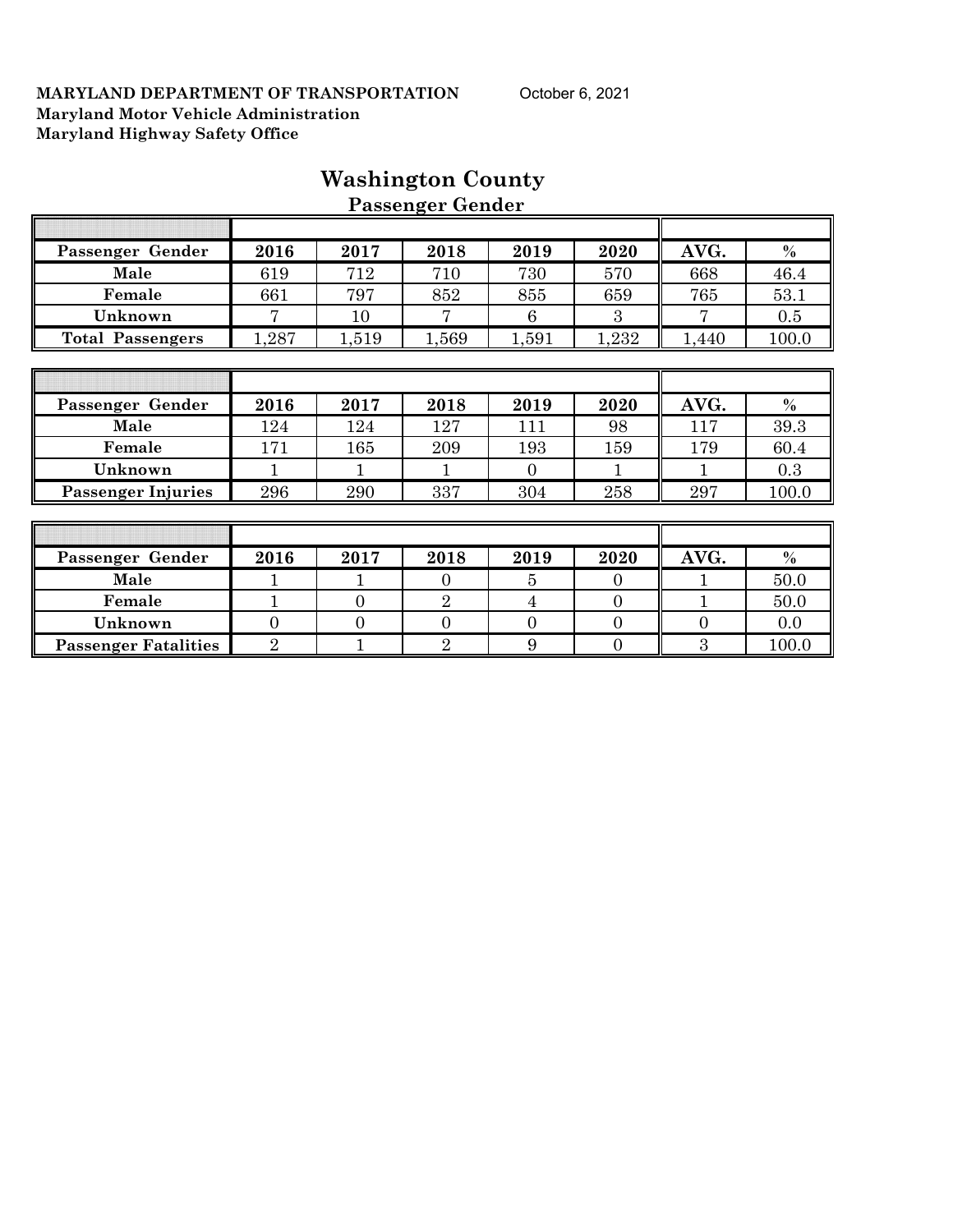## **Washington County Passenger Safety Equipment Use**

| <b>Safety Equipment</b> | 2016             | 2017           | 2018           | 2019             | 2020           | AVG.           | %             |
|-------------------------|------------------|----------------|----------------|------------------|----------------|----------------|---------------|
| <b>Not Applicable</b>   | 40               | 214            | 80             | 141              | 66             | 108            | 7.5           |
| None                    | 84               | 64             | 73             | 128              | 73             | 84             | 5.9           |
| Lap belt only           | 10               | 6              | 6              | 6                | 3              | 6              | 0.4           |
| Shoulder belt only      | 3                | $\overline{2}$ | 5              | $\overline{2}$   | 8              | $\overline{4}$ | 0.3           |
| Shoulder/Lap belt(s)    | 901              | 968            | 1.022          | 956              | 785            | 926            | 64.4          |
| Child/Youth restraint   | $\theta$         | $\Omega$       | $\Omega$       | $\mathbf{0}$     | $\overline{0}$ | $\overline{0}$ | 0.0           |
| Child restraint forward | 85               | 88             | 95             | 119              | 77             | 93             | 6.4           |
| Child restraint rear    | 41               | 47             | 32             | 51               | 36             | 41             | 2.9           |
| <b>Booster seat</b>     | 35               | 32             | 22             | 28               | 18             | 27             | 1.9           |
| Child restraint unk.    | 22               | 17             | 24             | 18               | 10             | 18             | 1.3           |
| Mc/Bike helmet          | 3                | $\Omega$       | 3              | 6                | 8              | 4              | 0.3           |
| Mc/bike shield only     | $\overline{0}$   | $\overline{0}$ | $\overline{0}$ | 1                | $\overline{0}$ | $\overline{0}$ | 0.0           |
| Mc/bike helmet & shield | 3                | $\overline{4}$ | $\overline{0}$ | $\overline{2}$   | 1              | $\overline{2}$ | 0.1           |
| Protective pads         | $\overline{0}$   | 5              | $\overline{0}$ | $\overline{0}$   | $\overline{0}$ | $\mathbf{1}$   | 0.1           |
| Reflective clothing     | $\overline{0}$   | $\theta$       | $\Omega$       | $\mathbf{0}$     | $\Omega$       | $\Omega$       | 0.0           |
| Lighting                | $\overline{0}$   | $\overline{0}$ | $\overline{0}$ | $\mathbf{0}$     | $\mathbf{0}$   | $\overline{0}$ | 0.0           |
| Air bag only            | $\Omega$         | $\Omega$       | $\Omega$       | $\Omega$         | $\theta$       | $\Omega$       | 0.0           |
| Air bag and belts       | $\theta$         | $\theta$       | $\theta$       | $\overline{0}$   | $\theta$       | $\theta$       | 0.0           |
| Other                   | $\mathbf{1}$     | 5              | $\overline{3}$ | 1                | $\overline{2}$ | $\overline{2}$ | 0.2           |
| Unknown                 | 59               | 67             | 204            | 132              | 145            | 121            | 8.4           |
| <b>Total Passengers</b> | 1.287            | 1.519          | 1.569          | 1.591            | 1.232          | 1.440          | 100.0         |
|                         |                  |                |                |                  |                |                |               |
|                         |                  |                |                |                  |                |                |               |
|                         |                  |                |                |                  |                |                |               |
| <b>Safety Equipment</b> | 2016             | 2017           | 2018           | 2019             | 2020           | AVG.           | $\frac{0}{0}$ |
| <b>Not Applicable</b>   | 5                | 14             | 7              | 7                | 10             | 9              | 2.9           |
| None                    | 22               | 21             | 16             | 16               | 17             | 18             | 6.2           |
| Lap belt only           | $\overline{0}$   | $\overline{0}$ | $\overline{0}$ | $\mathbf{0}$     | 1              | $\overline{0}$ | 0.1           |
| Shoulder belt only      | $\overline{0}$   | $\overline{0}$ | $\mathbf{1}$   | $\overline{2}$   | $\overline{0}$ | $\mathbf{1}$   | 0.2           |
| Shoulder/Lap belt(s)    | 218              | 208            | 214            | 198              | 172            | 202            | 68.0          |
| Child/Youth restraint   | $\boldsymbol{0}$ | $\overline{0}$ | $\mathbf{0}$   | $\boldsymbol{0}$ | $\mathbf{0}$   | $\overline{0}$ | 0.0           |
| Child restraint forward | 13               | 11             | 24             | 21               | 10             | 16             | 5.3           |
| Child restraint rear    | 9                | 8              | 8              | 14               | 7              | 9              | 3.1           |
| <b>Booster seat</b>     | 7                | 5              | 6              | 3                | 8              | 6              | 2.0           |
| Child restraint unk.    | $\overline{4}$   | $\theta$       | 5              | 6                | $\theta$       | 3              | 1.0           |
| Mc/Bike helmet          | 3                | $\theta$       | 3              | 6                | 8              | 4              | 1.3           |
| Mc/bike shield only     | $\overline{0}$   | $\overline{0}$ | $\overline{0}$ | $\mathbf{1}$     | $\overline{0}$ | $\overline{0}$ | 0.1           |
| Mc/bike helmet & shield | $\overline{2}$   | $\overline{4}$ | $\overline{0}$ | $\mathbf{1}$     | $\mathbf{1}$   | $\overline{2}$ | 0.5           |
| Protective pads         | $\overline{0}$   | $\overline{0}$ | $\overline{0}$ | $\overline{0}$   | $\overline{0}$ | $\overline{0}$ | 0.0           |
| Reflective clothing     | $\overline{0}$   | $\overline{0}$ | $\overline{0}$ | $\overline{0}$   | $\overline{0}$ | $\overline{0}$ | 0.0           |
| Lighting                | $\overline{0}$   | $\theta$       | $\theta$       | $\overline{0}$   | $\theta$       | $\overline{0}$ | 0.0           |
| Air bag only            | $\overline{0}$   | $\overline{0}$ | $\overline{0}$ | $\mathbf{0}$     | $\overline{0}$ | $\overline{0}$ | 0.0           |
| Air bag and belts       | $\overline{0}$   | $\overline{0}$ | $\overline{0}$ | $\overline{0}$   | $\overline{0}$ | $\overline{0}$ | 0.0           |
| Other                   | $\theta$         | $\mathbf{1}$   | $\overline{2}$ | $\theta$         | $\theta$       | 1              | 0.2           |
| Unknown                 | 13               | 18             | 51             | 29               | 24             | 27             | 9.1           |

| <b>Safety Equipment</b>     | 2016           | 2017     | 2018           | 2019           | 2020     | AVG.     | $\frac{0}{0}$ |
|-----------------------------|----------------|----------|----------------|----------------|----------|----------|---------------|
| Not Applicable              | $\Omega$       | $\Omega$ | $\Omega$       | $\Omega$       | $\Omega$ | $\Omega$ | 0.0           |
| None                        |                | $\Omega$ | 0              | 3              | $\Omega$ |          | 28.6          |
| Lap belt only               | $\theta$       | $\Omega$ | 0              | $\Omega$       | $\theta$ | $\Omega$ | 0.0           |
| Shoulder belt only          | $\Omega$       | $\Omega$ | $\Omega$       | $\Omega$       | $\Omega$ | $\Omega$ | 0.0           |
| Shoulder/Lap belt(s)        | 1              |          | $\overline{2}$ | $\overline{2}$ | $\Omega$ |          | 42.9          |
| Child/Youth restraint       | $\Omega$       | $\theta$ | $\theta$       | $\theta$       | $\Omega$ | $\Omega$ | 0.0           |
| Child restraint forward     | $\theta$       | $\Omega$ | $\Omega$       | $\overline{2}$ | $\Omega$ | $\Omega$ | 14.3          |
| Child restraint rear        | $\theta$       | $\Omega$ | $\theta$       | $\theta$       | $\theta$ | $\Omega$ | 0.0           |
| <b>Booster seat</b>         | $\Omega$       | $\Omega$ | $\Omega$       | $\Omega$       | $\theta$ | $\Omega$ | 0.0           |
| Child restraint unk.        | $\theta$       | 0        | 0              | 0              | $\theta$ | $\Omega$ | 0.0           |
| Mc/Bike helmet              | $\theta$       | $\Omega$ | $\Omega$       | 0              | $\Omega$ | $\Omega$ | 0.0           |
| Mc/bike shield only         | $\theta$       | $\Omega$ | $\Omega$       | $\Omega$       | $\theta$ | $\Omega$ | 0.0           |
| Mc/bike helmet & shield     | $\theta$       | $\Omega$ | $\Omega$       | $\Omega$       | $\Omega$ | $\Omega$ | 0.0           |
| Protective pads             | $\theta$       | $\Omega$ | $\Omega$       | $\Omega$       | $\theta$ | $\Omega$ | 0.0           |
| Reflective clothing         | $\theta$       | $\Omega$ | 0              | $\Omega$       | $\theta$ | $\Omega$ | 0.0           |
| Lighting                    | $\theta$       | $\Omega$ | 0              | $\Omega$       | $\theta$ | $\Omega$ | 0.0           |
| Air bag only                | $\Omega$       | $\Omega$ | $\Omega$       | $\Omega$       | $\Omega$ | $\Omega$ | 0.0           |
| Air bag and belts           | $\theta$       | $\Omega$ | $\Omega$       | $\Omega$       | $\Omega$ | $\Omega$ | 0.0           |
| Other                       | $\Omega$       | $\Omega$ | $\Omega$       | 0              | $\theta$ | $\Omega$ | 0.0           |
| Unknown                     | $\Omega$       | $\Omega$ | $\Omega$       | $\overline{2}$ | $\Omega$ | $\Omega$ | 14.3          |
| <b>Passenger Fatalities</b> | $\overline{2}$ |          | $\overline{2}$ | 9              | $\theta$ | 3        | 100.0         |

**Note: None & Air Bag are counted as no safety equipment in use.**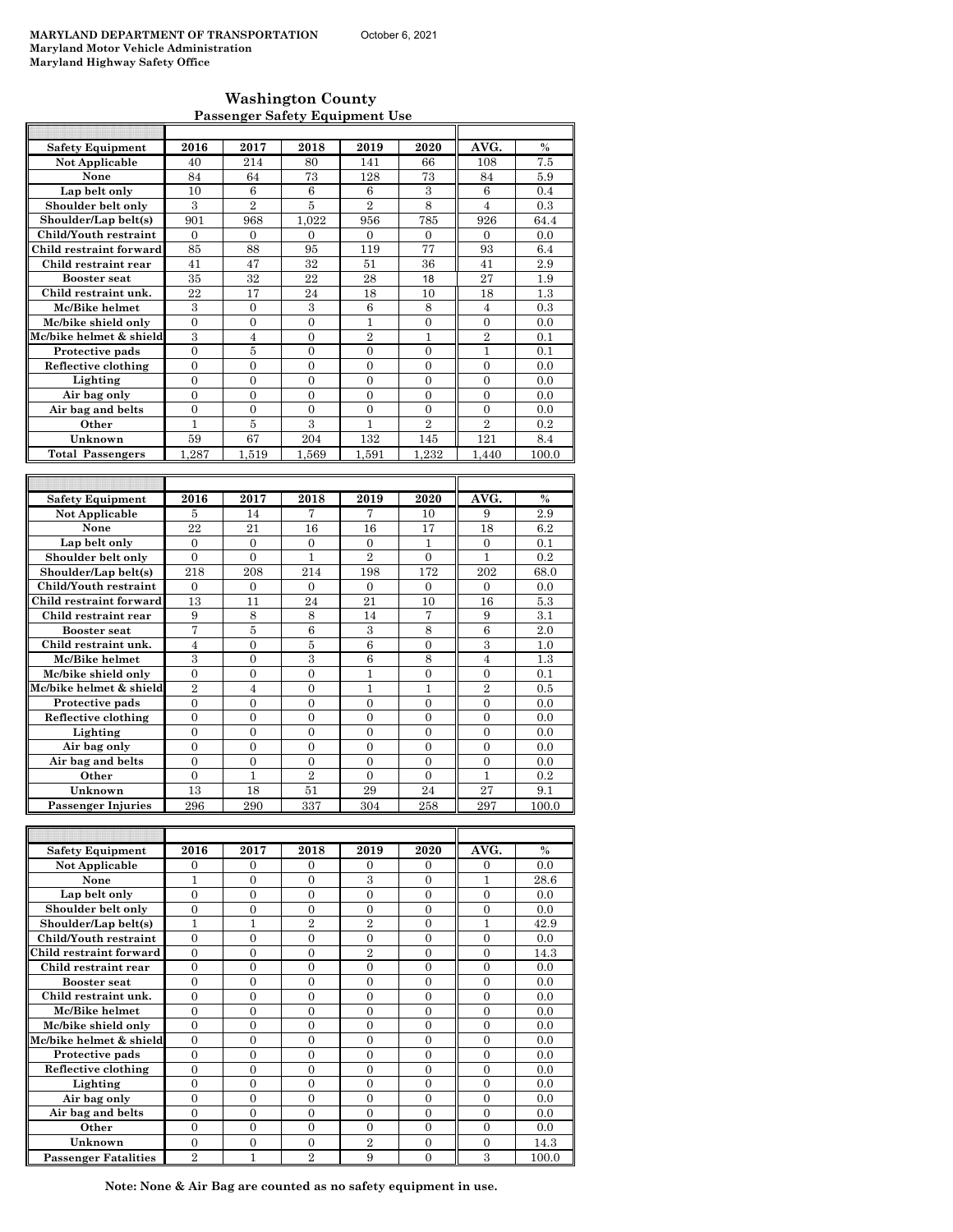## **Washington County Non-Motorist Age**

| Non-Motorist Age    | 2016           | 2017           | 2018           | 2019           | 2020           | AVG.           | $\%$  |
|---------------------|----------------|----------------|----------------|----------------|----------------|----------------|-------|
| Under 5             | 3              | $\overline{2}$ | $\overline{2}$ | 9              | 6              | $\overline{4}$ | 4.5   |
| $5-9$               | 5              | $\overline{4}$ | 3              | 3              | 7              | $\overline{4}$ | 4.5   |
| $10 - 15$           | 7              | 12             | 7              | 9              | 9              | 9              | 9.1   |
| $16 - 17$           | $\overline{4}$ | $\overline{2}$ | 5              | $\overline{2}$ | 5              | $\overline{4}$ | 3.7   |
| $18 - 19$           | 1              | 6              | $\overline{4}$ | 5              | $\overline{2}$ | $\overline{4}$ | 3.7   |
| $20 - 24$           | 10             | 11             | $\overline{2}$ | 5              | 6              | $\overline{7}$ | 7.0   |
| $25 - 29$           | 9              | $\overline{4}$ | 9              | 6              | 3              | 6              | 6.4   |
| $30 - 34$           | 5              | 8              | 7              | 10             | $\overline{7}$ | $\overline{7}$ | 7.6   |
| $35 - 39$           | 5              | 10             | 6              | 14             | 6              | 8              | 8.5   |
| $40 - 44$           | 10             | 5              | 3              | 6              | 1              | 5              | 5.2   |
| $45 - 49$           | 8              | 6              | 8              | 3              | $\overline{4}$ | 6              | 6.0   |
| $50 - 54$           | 3              | 7              | 11             | $\overline{2}$ | 7              | 6              | 6.2   |
| $55 - 59$           | 7              | 11             | 5              | $\overline{2}$ | 13             | 8              | 7.8   |
| $60 - 64$           | 5              | 5              | 5              | $\overline{7}$ | 8              | 6              | 6.2   |
| $65 - 69$           | 1              | $\mathbf{1}$   | 3              | 5              | 5              | 3              | 3.1   |
| $70 - 79$           | 5              | $\overline{4}$ | $\overline{4}$ | $\overline{4}$ | $\overline{4}$ | $\overline{4}$ | 4.3   |
| $80 +$              | 5              | 7              | 6              | 9              | 3              | 6              | 6.2   |
| Unknown             | $\Omega$       | $\Omega$       | $\Omega$       | $\Omega$       | $\Omega$       | $\Omega$       | 0.0   |
| Total Non-Motorists | 93             | 105            | 90             | 101            | 96             | 97             | 100.0 |

| Non-Motorist Age   | 2016           | 2017           | 2018           | 2019           | 2020           | AVG.           | $\%$    |
|--------------------|----------------|----------------|----------------|----------------|----------------|----------------|---------|
| Under 5            | $\mathbf{1}$   | $\overline{2}$ | $\Omega$       | 7              | 3              | 3              | 3.7     |
| $5-9$              | $\overline{4}$ | 3              | 3              | 1              | 6              | 3              | 4.9     |
| $10 - 15$          | $\overline{4}$ | 10             | 7              | 8              | 8              | 7              | 10.7    |
| $16 - 17$          | 3              | $\mathbf{1}$   | 5              | $\overline{2}$ | $\overline{4}$ | 3              | 4.3     |
| $18 - 19$          | $\mathbf 1$    | $\overline{4}$ | 1              | $\overline{4}$ | $\overline{2}$ | $\overline{2}$ | $3.5\,$ |
| $20 - 24$          | $\overline{7}$ | 10             | $\overline{2}$ | $\overline{4}$ | 5              | 6              | 8.1     |
| $25 - 29$          | 9              | $\overline{4}$ | 8              | 5              | 1              | 5              | 7.8     |
| $30 - 34$          | 5              | 7              | 5              | 7              | 5              | 6              | 8.4     |
| 39<br>$35 -$       | 3              | 8              | $\overline{4}$ | 9              | 4              | 6              | 8.1     |
| $40 - 44$          | 7              | 3              | $\overline{0}$ | $\overline{4}$ | 1              | 3              | 4.3     |
| $45 - 49$          | $\overline{7}$ | $\overline{2}$ | 7              | 1              | $\overline{2}$ | $\overline{4}$ | 5.5     |
| $50 - 54$          | $\overline{2}$ | 6              | 8              | $\overline{2}$ | $\overline{2}$ | $\overline{4}$ | 5.8     |
| $55-$<br>59        | 5              | 11             | 3              | $\overline{2}$ | 9              | 6              | 8.6     |
| $60 - 64$          | 3              | 5              | 4              | 4              | 6              | $\overline{4}$ | 6.3     |
| $65 - 69$          | $\mathbf{1}$   | $\theta$       | $\overline{2}$ | 3              | 3              | $\overline{2}$ | 2.6     |
| $70 - 79$          | $\overline{2}$ | $\overline{2}$ | 4              | $\overline{2}$ | $\overline{2}$ | $\overline{2}$ | 3.5     |
| $80 +$             | $\overline{4}$ | 3              | 3              | 3              | 1              | 3              | 4.0     |
| Unknown            | $\Omega$       | $\overline{0}$ | $\Omega$       | $\Omega$       | $\Omega$       | $\Omega$       | 0.0     |
| Inj. Non-Motorists | 68             | 81             | 66             | 68             | 64             | 69             | 100.0   |

| Non-Motorist Age             | 2016           | 2017           | 2018           | 2019           | 2020             | AVG.           | $\%$  |
|------------------------------|----------------|----------------|----------------|----------------|------------------|----------------|-------|
| Under 5                      | $\Omega$       | $\mathbf{0}$   | $\Omega$       | $\Omega$       | 1                | $\Omega$       | 5.0   |
| $5 - 9$                      | $\mathbf{0}$   | $\mathbf{0}$   | $\Omega$       | $\Omega$       | $\Omega$         | $\Omega$       | 0.0   |
| $10 - 15$                    | $\overline{0}$ | $\mathbf{1}$   | $\overline{0}$ | $\overline{0}$ | $\boldsymbol{0}$ | $\overline{0}$ | 5.0   |
| $16 - 17$                    | $\overline{0}$ | $\mathbf{1}$   | $\overline{0}$ | $\overline{0}$ | $\overline{0}$   | $\overline{0}$ | 5.0   |
| $18 - 19$                    | $\overline{0}$ | $\mathbf{0}$   | $\overline{0}$ | $\overline{0}$ | $\overline{0}$   | $\overline{0}$ | 0.0   |
| $20 - 24$                    | $\overline{2}$ | $\Omega$       | $\Omega$       | $\Omega$       | $\Omega$         | $\Omega$       | 10.0  |
| $25 - 29$                    | $\mathbf{0}$   | $\mathbf{0}$   | $\Omega$       | $\Omega$       | $\mathbf{0}$     | $\Omega$       | 0.0   |
| $30 - 34$                    | $\overline{0}$ | $\overline{0}$ | $\theta$       | $\Omega$       | 1                | $\Omega$       | 5.0   |
| $35 - 39$                    | $\overline{0}$ | $\overline{0}$ | $\overline{0}$ | $\overline{0}$ | 1                | $\overline{0}$ | 5.0   |
| $40 - 44$                    | $\overline{0}$ | $\overline{0}$ | $\overline{0}$ | $\overline{0}$ | $\overline{0}$   | $\overline{0}$ | 0.0   |
| $45 - 49$                    | $\Omega$       | $\overline{2}$ | $\mathbf{1}$   | 1              | $\mathbf{0}$     | 1              | 20.0  |
| $50 - 54$                    | $\overline{0}$ | $\mathbf{0}$   | $\overline{0}$ | $\overline{0}$ | 1                | $\overline{0}$ | 5.0   |
| $55 - 59$                    | $\overline{2}$ | $\mathbf{0}$   | $\overline{0}$ | $\overline{0}$ | $\overline{0}$   | $\overline{0}$ | 10.0  |
| $60 - 64$                    | $\mathbf{0}$   | $\overline{0}$ | $\mathbf{0}$   | $\overline{0}$ | $\overline{0}$   | $\overline{0}$ | 0.0   |
| $65 - 69$                    | $\overline{0}$ | $\overline{0}$ | $\overline{0}$ | $\mathbf{1}$   | $\overline{0}$   | $\overline{0}$ | 5.0   |
| $70 - 79$                    | $\overline{0}$ | $\mathbf{1}$   | $\overline{0}$ | $\overline{2}$ | $\mathbf{0}$     | $\mathbf{1}$   | 15.0  |
| $80 +$                       | $\overline{0}$ | $\mathbf{0}$   | $\Omega$       | $\mathbf{1}$   | 1                | $\Omega$       | 10.0  |
| Unknown                      | $\overline{0}$ | $\mathbf{0}$   | $\overline{0}$ | $\overline{0}$ | $\overline{0}$   | $\overline{0}$ | 0.0   |
| <b>Non-Motor. Fatalities</b> | $\overline{4}$ | 5              | 1              | 5              | $\overline{5}$   | $\overline{4}$ | 100.0 |

F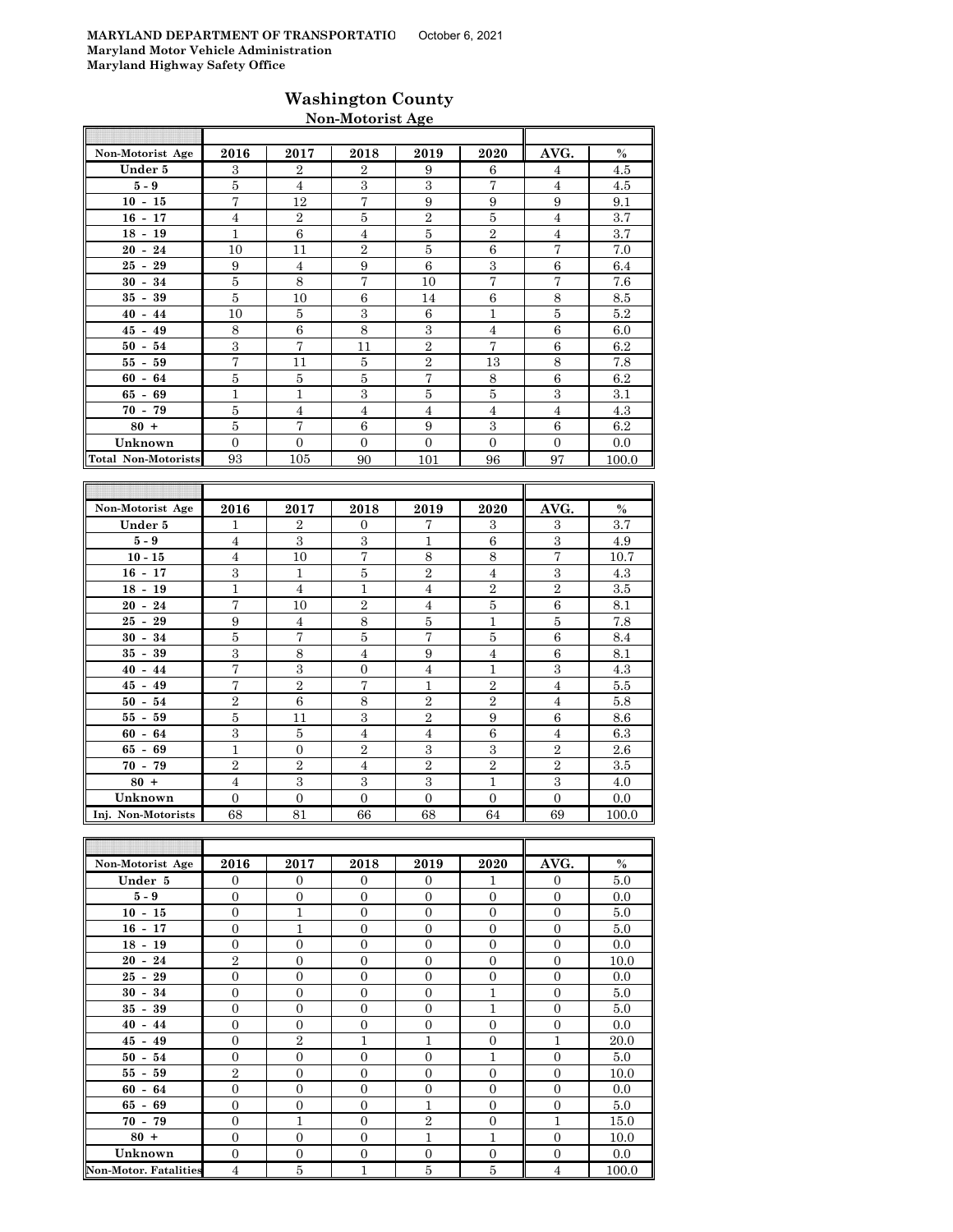$\overline{E}$ 

| Non-Motorist Gender          | 2016     | 2017     | 2018           | 2019 | 2020     | AVG.     | $\frac{0}{0}$ |
|------------------------------|----------|----------|----------------|------|----------|----------|---------------|
| Male                         | 59       | 74       | 56             | 67   | 60       | 63       | 65.2          |
| Female                       | 33       | 28       | 32             | 27   | 32       | 30       | 31.3          |
| Unknown                      | 1        | 3        | $\overline{2}$ | 7    | 4        | 3        | 3.5           |
| <b>Total Non-Motorists</b>   | 93       | 105      | 90             | 101  | 96       | 97       | 100.0         |
|                              |          |          |                |      |          |          |               |
|                              |          |          |                |      |          |          |               |
|                              |          |          |                |      |          |          |               |
| Non-Motorist Gender          | 2016     | 2017     | 2018           | 2019 | 2020     | AVG.     | $\%$          |
| Male                         | 39       | 58       | 41             | 48   | 45       | 46       | 66.6          |
| Female                       | 29       | 23       | 25             | 20   | 19       | 23       | 33.4          |
| Unknown                      | $\Omega$ | $\Omega$ | $\theta$       | 0    | $\Omega$ | $\Omega$ | 0.0           |
| <b>Non-Motorist Injuries</b> | 68       | 81       | 66             | 68   | 64       | 69       | 100.0         |
|                              |          |          |                |      |          |          |               |
|                              |          |          |                |      |          |          |               |

## **Washington County Non-Motorist Gender**

 $\overline{\mathbb{T}}$ 

╗

| Non-Motorist Gender            | 2016 | 2017 | 2018 | 2019 | 2020 | AVG. | $\%$ |
|--------------------------------|------|------|------|------|------|------|------|
| Male                           |      |      |      |      |      |      | 75.0 |
| Female                         |      |      |      |      |      |      | 25.0 |
| Unknown                        |      |      |      |      |      |      | 0.0  |
| <b>Non-Motorist Fatalities</b> |      |      |      |      |      |      | 100. |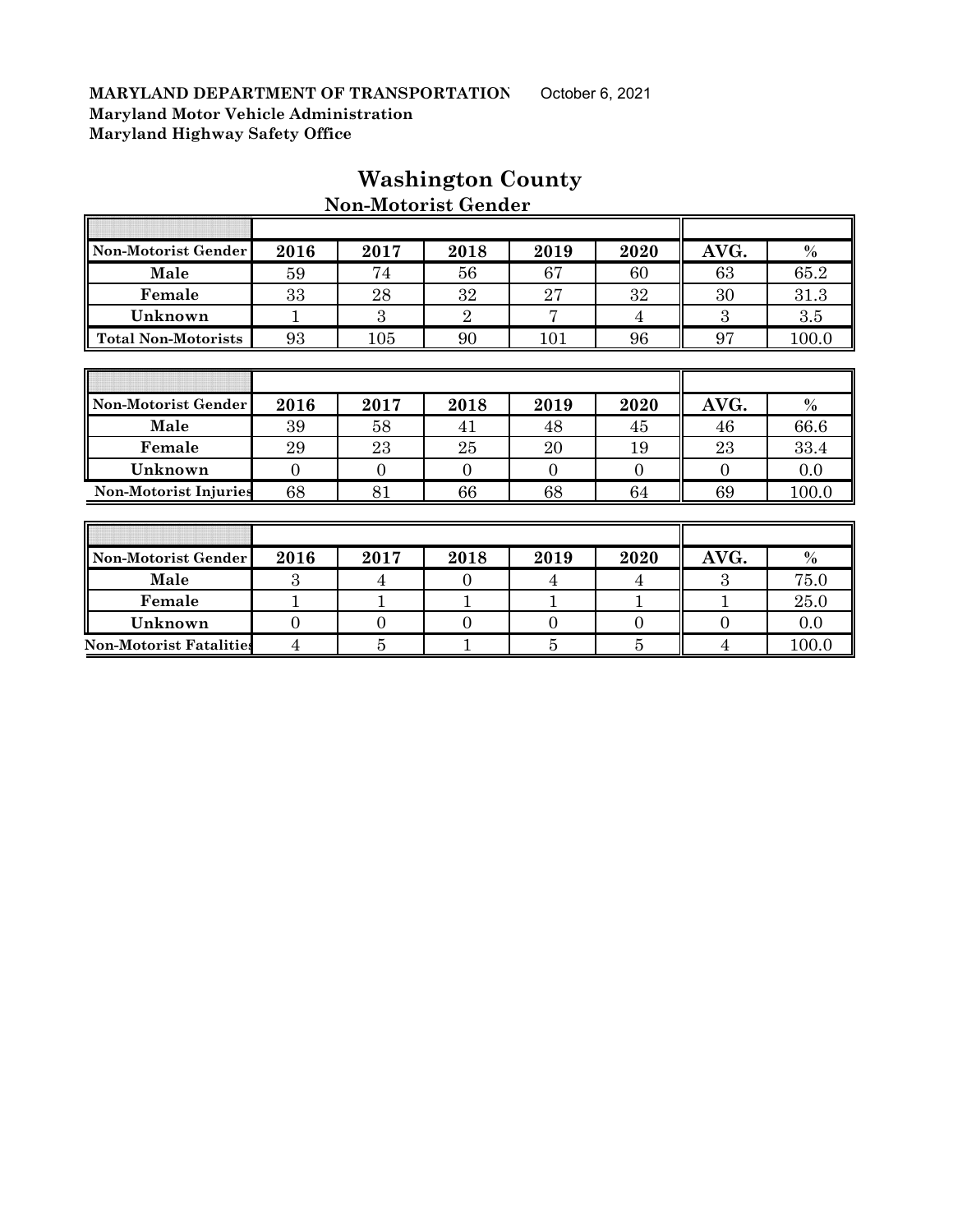### **Washington County Non-Motorist Location**

| <b>Non-Motorist Location</b>     | 2016             | 2017                | 2018                | 2019<br>12       | 2020             | AVG.<br>7        | $\%$       |
|----------------------------------|------------------|---------------------|---------------------|------------------|------------------|------------------|------------|
| Not App.<br>Shoulder             | 8<br>6           | 5<br>$\overline{7}$ | 5<br>$\overline{7}$ | 6                | 7<br>5           | 6                | 7.6<br>6.4 |
| Curb                             | $\overline{2}$   | 1                   | $\overline{2}$      | 1                | $\overline{0}$   | 1                | 1.2        |
| Sidewalk                         | 5                | 7                   | 5                   | $\overline{4}$   | $\overline{4}$   | 5                | 5.2        |
| <b>Outside Right of Way</b>      | $\mathbf{1}$     | $\overline{0}$      | $\overline{0}$      | 3                | $\overline{4}$   | $\overline{2}$   | 1.6        |
| On Rd. at Crosswalk              | 8                | 10                  | 10                  | 9                | 9                | 9                | 9.5        |
| On Rd. Not at Cross.             | 35               | 38                  | 27                  | 29               | 36               | 33               | 34.0       |
| In School Bus Zone               | $\mathbf{1}$     | $\overline{0}$      | $\overline{0}$      | $\mathbf{0}$     | $\overline{0}$   | $\overline{0}$   | 0.2        |
| In Bikeway                       | $\overline{0}$   | 1                   | 3                   | $\overline{2}$   | $\mathbf{1}$     | 1                | 1.4        |
| <b>At Inter Marked Crosswal</b>  | $\overline{0}$   | $\overline{4}$      | 3                   | $\overline{0}$   | 1                | $\overline{2}$   | $1.6\,$    |
| At Inter No Crosswalk            | $\overline{4}$   | 7                   | 5                   | $\overline{5}$   | $\overline{4}$   | $\bf 5$          | 5.2        |
| <b>Driveway Access</b>           | $\overline{0}$   | $\overline{0}$      | $\overline{0}$      | $\mathbf{0}$     | $\overline{0}$   | $\overline{0}$   | 0.0        |
| Median                           | 3                | $\overline{4}$      | $\overline{0}$      | $\mathbf{1}$     | $\overline{0}$   | $\overline{2}$   | 1.6        |
| Island                           | $\overline{0}$   | 0                   | 0                   | $\mathbf{0}$     | 0                | $\mathbf 0$      | 0.0        |
| <b>Shared Use Path or Trails</b> | $\mathbf{0}$     | $\overline{0}$      | $\mathbf{1}$        | $\mathbf{0}$     | 1                | $\overline{0}$   | 0.4        |
| <b>Inside Building</b>           | $\overline{2}$   | $\mathbf{1}$        | 3                   | 3                | 6                | 3                | 3.1        |
| Midblock Marked Crosswa          | $\overline{0}$   | $\overline{0}$      | $\overline{0}$      | $\mathbf{0}$     | $\overline{0}$   | $\theta$         | 0.0        |
| Other/Unk.                       | 18               | 20                  | 19                  | 26               | 18               | 20               | 20.8       |
| <b>Total Non-Motorists</b>       | 93               | 105                 | 90                  | 101              | 96               | 97               | 100.0      |
|                                  |                  |                     |                     |                  |                  |                  |            |
|                                  |                  |                     |                     |                  |                  |                  |            |
| <b>Non-Motorist Location</b>     | 2016             | 2017                | 2018                | 2019             | 2020             | AVG.             | $\%$       |
| Not App.                         | 4                | 2                   | 1                   | $\mathbf{0}$     | 0                | ı                | 2.0        |
| Shoulder                         | $\,6$            | $\,6$               | 7                   | $\overline{4}$   | 5                | 6                | 8.1        |
| Curb                             | 1                | $\mathbf{1}$        | $\mathbf{1}$        | $\overline{0}$   | $\overline{0}$   | 1                | 0.9        |
| Sidewalk                         | 5                | 5                   | $\overline{4}$      | $\overline{4}$   | 3                | $\overline{4}$   | 6.1        |
| <b>Outside Right of Way</b>      | $\mathbf{1}$     | $\overline{0}$      | $\overline{0}$      | $\,3$            | $\overline{3}$   | 1                | 2.0        |
| On Rd. at Crosswalk              | 8                | 10                  | 7                   | 6                | 7                | 8                | 11.0       |
| On Rd. Not at Cross.             | 22               | 31                  | 24                  | 25               | 29               | 26               | 37.8       |
| <b>In School Bus Zone</b>        | $\mathbf{1}$     | $\mathbf{0}$        | $\overline{0}$      | $\mathbf{0}$     | $\overline{0}$   | $\overline{0}$   | 0.3        |
| In Bikeway                       | $\overline{0}$   | $\mathbf{1}$        | $\sqrt{3}$          | $\sqrt{2}$       | $\mathbf{1}$     | 1                | 2.0        |
| Inter Marked Crosswalk           | $\boldsymbol{0}$ | $\overline{4}$      | $\overline{2}$      | $\mathbf{0}$     | 0                | 1                | 1.7        |
| <b>At Inters No Crosswalk</b>    | 3                | 6                   | $\overline{2}$      | 5                | 3                | 4                | 5.5        |
| <b>Driveway Access</b>           | $\overline{0}$   | $\overline{0}$      | $\overline{0}$      | $\overline{0}$   | $\overline{0}$   | $\overline{0}$   | 0.0        |
| Median                           | $\overline{2}$   | $\,3$               | $\overline{0}$      | $\mathbf{1}$     | $\overline{0}$   | $\mathbf{1}$     | 1.7        |
| Island                           | $\overline{0}$   | $\overline{0}$      | $\mathbf{0}$        | 0                | $\overline{0}$   | 0                | 0.0        |
| <b>Shared Use Path or Trails</b> | $\mathbf{0}$     | $\overline{0}$      | 1                   | $\mathbf{0}$     | $\overline{0}$   | $\mathbf{0}$     | 0.3        |
| <b>Inside Building</b>           | $\mathbf{1}$     | $\overline{0}$      | $\overline{0}$      | $\mathbf{0}$     | $\overline{0}$   | $\overline{0}$   | 0.3        |
| Midblock Marked Crosswa          | $\mathbf{0}$     | $\overline{0}$      | $\overline{0}$      | $\mathbf{0}$     | $\mathbf{0}$     | $\overline{0}$   | 0.0        |
| Other/Unk.                       | 14               | 12                  | 14                  | 18               | 13               | 14               | 20.5       |
| <b>Injured Non-Motorists</b>     | 68               | 81                  | 66                  | 68               | 64               | 69               | 100.0      |
|                                  |                  |                     |                     |                  |                  |                  |            |
|                                  |                  |                     |                     |                  |                  |                  |            |
| Non-Motorist Location            | 2016             | 2017                | 2018                | 2019             | 2020             | AVG.             | $\%$       |
| Not App.                         | $\mathbf{0}$     | $\overline{0}$      | 0                   | 0                | $\mathbf{0}$     | $\mathbf{0}$     | 0.0        |
| Shoulder                         | $\overline{0}$   | $\overline{0}$      | $\overline{0}$      | $\overline{0}$   | $\overline{0}$   | $\overline{0}$   | 0.0        |
| Curb                             | $\mathbf{0}$     | $\overline{0}$      | $\overline{0}$      | $\mathbf{0}$     | $\boldsymbol{0}$ | $\mathbf{0}$     | 0.0        |
| Sidewalk                         | $\mathbf{0}$     | $\mathbf{0}$        | $\overline{0}$      | $\boldsymbol{0}$ | $\boldsymbol{0}$ | $\mathbf{0}$     | 0.0        |
| <b>Outside Right of Way</b>      | 0                | 0                   | 0                   | $\overline{0}$   | $\overline{0}$   | $\overline{0}$   | 0.0        |
| On Rd. at Crosswalk              | $\boldsymbol{0}$ | $\mathbf{0}$        | $\mathbf{0}$        | $\mathbf{1}$     | $\boldsymbol{0}$ | $\boldsymbol{0}$ | 5.0        |
| On Rd. Not at Cross.             | $\overline{4}$   | $\,3$               | $\mathbf{1}$        | $\mathbf{1}$     | $\bf 5$          | $\,3$            | 70.0       |
| In School Bus Zone               | $\boldsymbol{0}$ | $\overline{0}$      | 0                   | $\mathbf{0}$     | $\boldsymbol{0}$ | $\boldsymbol{0}$ | 0.0        |
| In Bikeway                       | $\mathbf{0}$     | $\overline{0}$      | $\overline{0}$      | $\mathbf{0}$     | $\overline{0}$   | $\overline{0}$   | 0.0        |
| <b>Inters Marked Crosswall</b>   | $\mathbf{0}$     | $\mathbf{0}$        | $\mathbf{0}$        | $\mathbf{0}$     | $\boldsymbol{0}$ | $\mathbf{0}$     | 0.0        |
| At Inters No Crosswalk           | $\mathbf{0}$     | $\mathbf{1}$        | $\overline{0}$      | $\boldsymbol{0}$ | $\mathbf{0}$     | $\mathbf{0}$     | $5.0\,$    |
| <b>Driveway Access</b>           | $\overline{0}$   | $\overline{0}$      | $\overline{0}$      | $\mathbf{0}$     | $\boldsymbol{0}$ | 0                | 0.0        |
| Median                           | $\overline{0}$   | $\overline{0}$      | $\overline{0}$      | $\overline{0}$   | $\overline{0}$   | $\mathbf{0}$     | 0.0        |

**Island** 0 0 0 0 0 0 0.0

**Shared Use Path or Trails** 0 0 0 0 0 0 0.0 **Inside Building** 0 0 0 0 0 0 0.0 **Midblock Marked Crosswa** 0 0 0 0 0 0 0 0 0 0 0 0.0 **Other/Unk.** 0 1 1 0 3 0 1 20.0 **Non-Motorist Fatalities** 4 5 1 5 5 4 100.0